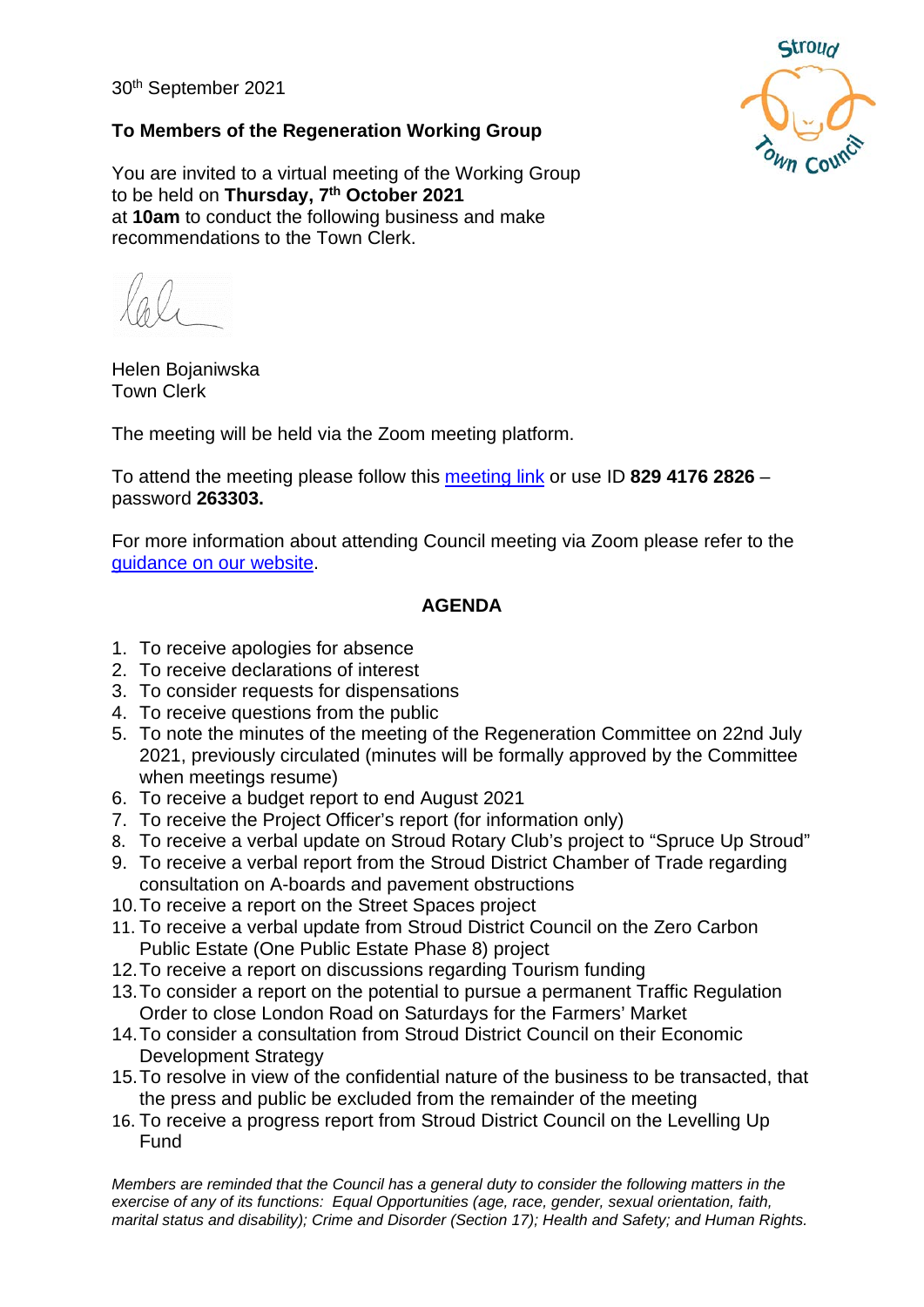# Project Officer's report for Regeneration Committee 7/10/2021

### Signage Project – Phase 1 Welcome and arrival signage

Signage is due for installation during week commencing 4<sup>th</sup> October. Signs will be installed in Cheapside, Church Street, London Road, Parliament Street and Rowcroft car parks. Phase 2, Wayfinding signage, is currently on hold.

### Sub Rooms Forecourt

A meeting has been arranged for 13th October to agree priorities and discuss how to take forward ideas for improvements to the Sub Rooms forecourt. Ongoing discussions around the Street Spaces work (Item 11) and the Levelling Up Fund bid (Item 16) have seen the profile of this area raised. Initial designs have been drawn up in consultation with Steve Roberts, Footprint Design and Chris Woolner, Green Spaces Manager. Invitations have been sent to the Sub Rooms Trustees, Sub Rooms Working Group and the town Council Environment Committee.

### Welcome Back fund

Funding has been approved for the traffic management for the weekly Saturday closure of London Road for the Farmers' market until 31/3/2022 and the Stroud Social on the weekend of 16-17<sup>th</sup> November which is being organised by the Five Valleys Shopping Centre.

We are exploring additional funding for the "Cornhill Seatery" and some new bunting. (Hope to be able to provide an update at the meeting.)

Ally Rood Project Officer 28th September 2021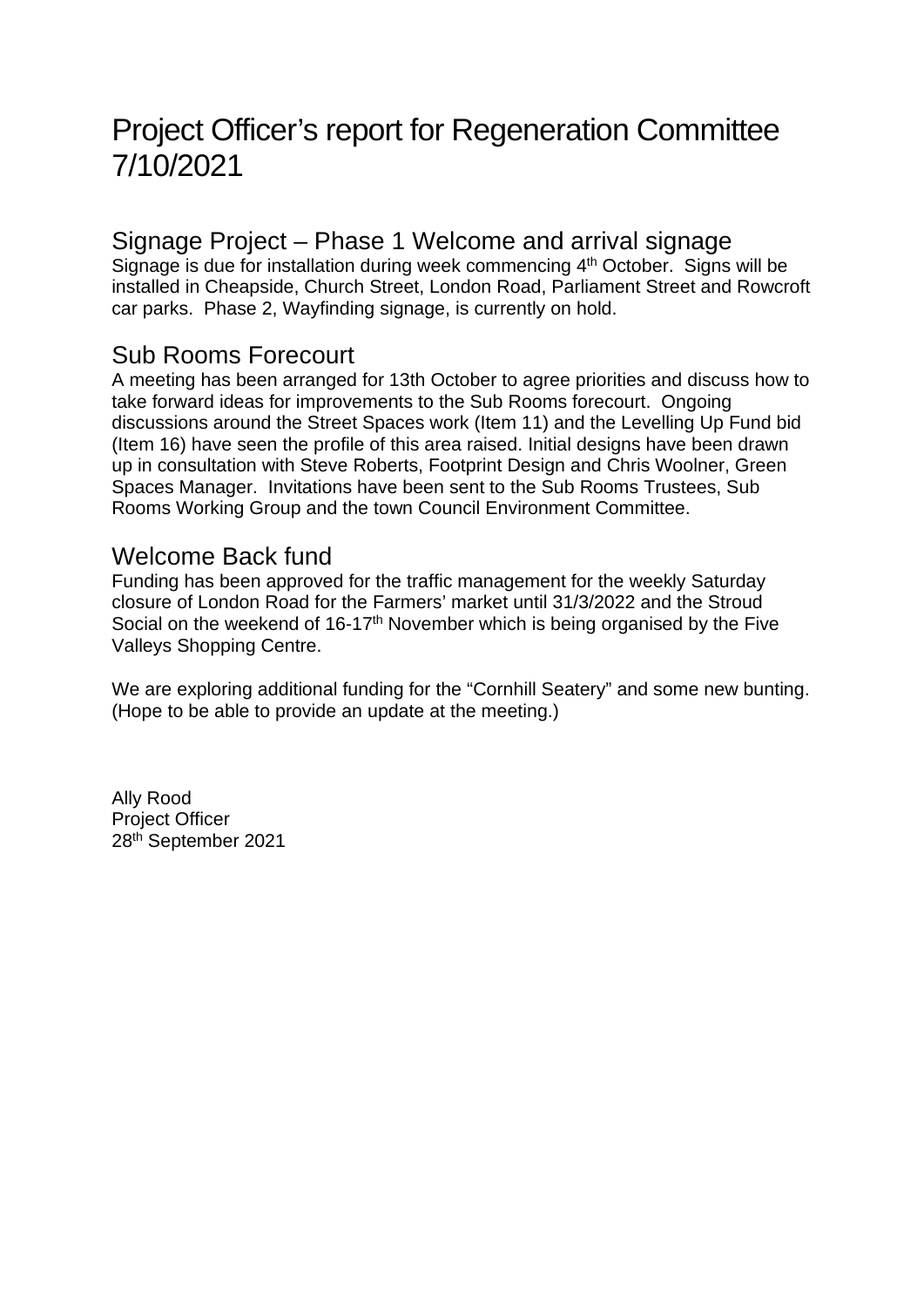# Street Spaces report

### **AUTHORS**

Project Officer

### **CONSULTEES**

Gloucestershire County Council Highways

### **FOR MEETING**

Regeneration Working Group 7th October 2021

### **RECOMMENDATION**

#### **REPORT**

At the Regeneration Committee on 22<sup>nd</sup> July 2021, Finlay McNab from consultants Streets Reimagined updated members on the progress of the Street Spaces work. At that meeting it was highlighted that the input of Gloucestershire County Council Highways would be crucial to achieving the proposals outlined in the draft Street Spaces report.

A meeting with officers to discuss the report was arranged to assess Highways' appetite for the proposals. The Project Officer and Finlay McNab met with officers and consultants from the Highways team including representatives from Transport Planning, the Local Cycling and Walking Infrastructure (LCWIP) team, the Parking Review team, and the Local Highways Manager.

In general Highways representatives broadly welcomed the report and the proposals it contained, but highlighted that the proposals require further working up. The LCWIP team suggested that some of the proposals may be suitable for incorporation within the LCWIP. The Parking Review representatives also felt there were overlaps with the work they are undertaking. Some proposals e.g. Wallbridge/Cainscross area were viewed as longer term projects. The Project Officer explained the desire to include some of the projects in Stroud District Councils Levelling Up Fund bid (Item 14). These would need to be 'shovel ready' and funding would need to be secured to get them to this stage. No commitment was given to this.

#### **Next steps**

Another meeting has been arranged in October to discuss further. To ensure continuity of approach the Project Officer is in discussion with Finlay McNab regarding a potential contract extension.

#### **LEGAL IMPLICATIONS**

None

#### **FINANCIAL AND STAFFING IMPLICATIONS**

The proposals with the Street Spaces report will require various amounts of funding, for design and technical reports. Following this funding will need to be found for implementation.

Additional cost for extension of consultant contract currently under discussion.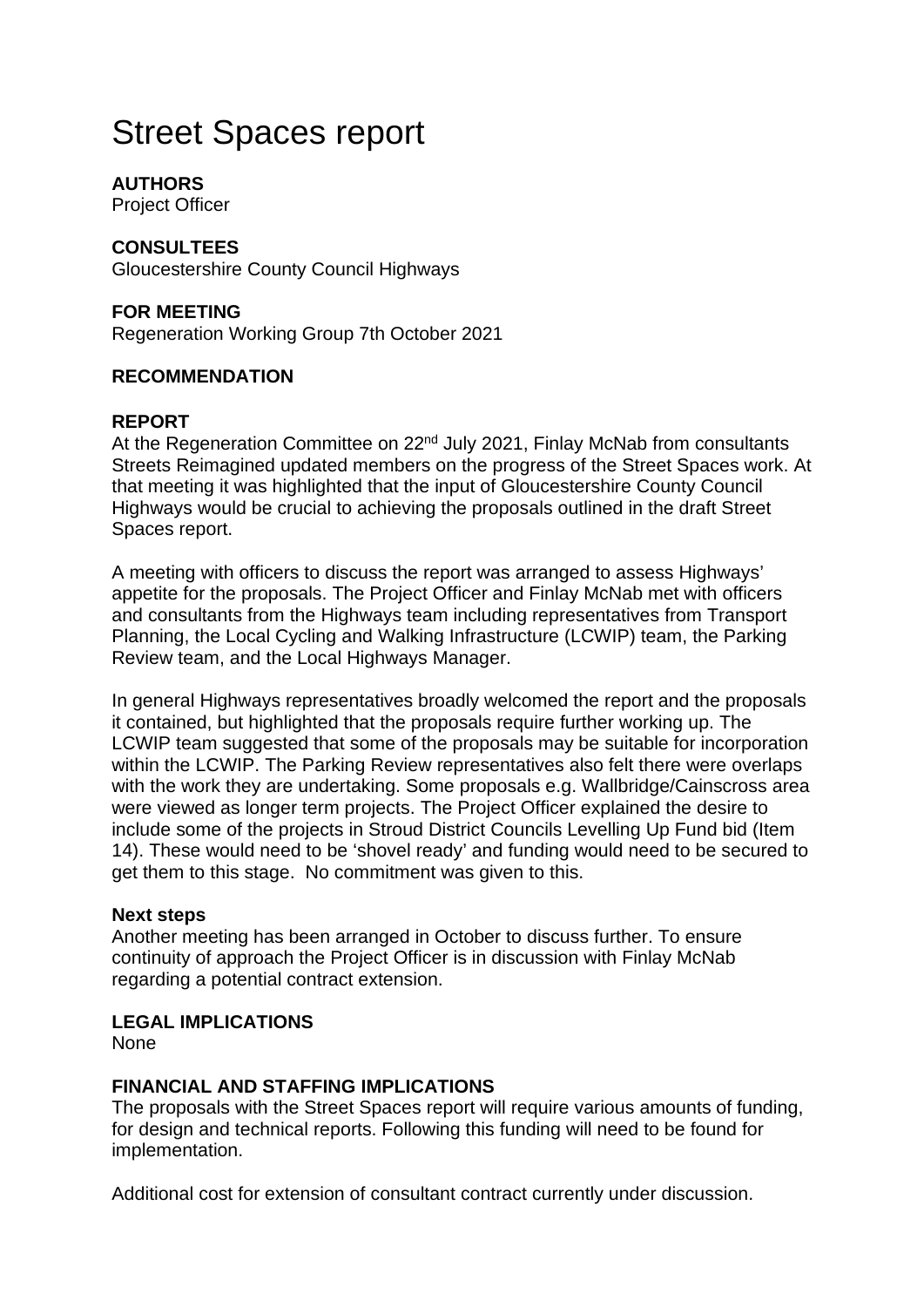### **EQUALITY IMPLICATIONS**

The Council is legally bound by the public sector equality duty to prevent and eliminate discrimination, establish and promote equality and equal opportunities, and foster good relations between people with different protected characteristics.

One of the main findings of the Street Spaces study is:

"There is a need to de-clutter and to create a simple palette of materials and approach to street design that is consistent and provides inclusive access across the centre".

If taken forward the equality implications of the proposals will be assessed as part of the formal design process.

#### **CO2 IMPLICATIONS**

A major driver for this project is encouraging people to walk and cycle more. If successfully implemented, it has the potential to make a significant impact on emissions from private vehicles in the town.

Alison Rood 30/9/2021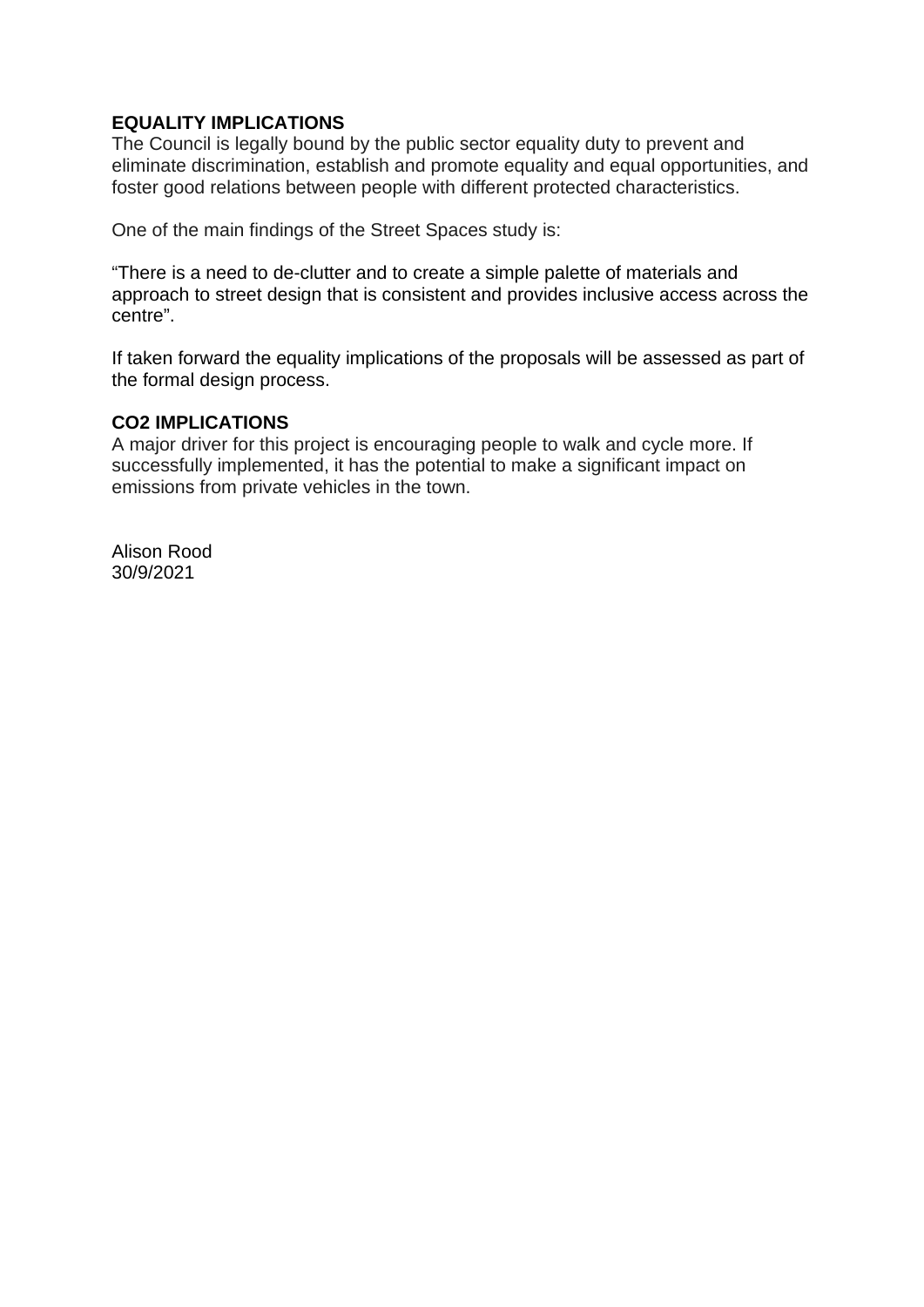# Tourism Update Report

### **AUTHORS**

Town Clerk

### **CONSULTEES**

Market towns in Stroud district (through joint meetings with SDC) Stroud District Chamber of Trade Stroud District Tourism Forum

### **FOR MEETING**

Regeneration Working Group 7<sup>th</sup> October 2021.

### **RECOMMENDATION**

Authorise the Clerk, in consultation with the Committee Chair, to use the £5,000 allocated in this year's budget to employ a freelance contractor for the period up to 31/3/2022 and/or to pay for online and local advertising.

Provisionally allocate a budget of £5,000 for the 2022-23 financial year to support tourism promotion work.

Appoint a Councillor to represent the Council at future discussions with SDC regarding their funded post with a view to joining the steering group once established.

### **REPORT**

There has been ongoing discussion between the market town councils and Stroud District Council (SDC) over the Summer regarding the creation of a post, potentially funded by the Welcome Back fund, to provide support for the market towns on tourism work.

Five of the Town Councils (Dursley Nailsworth, Stonehouse, Stroud and Wotton-Under-Edge) committed funding towards this project and expressed a preference for the role to be managed and employed by a joint steering group.

In order to get this up and running quickly it was suggested that the Councils could potentially jointly employ a third-party organisation or business to host the post. Two other towns (Berkeley and Painswick) also expressed an interest in joining in.

Several difficulties have subsequently arisen:

- the funding agreement between SDC and the government for the Welcome Back Fund stipulated that the money could only be spent by the District Council or a parish/town council – this ruled out a third-party host
- the agreement required parish/town councils to obtain three quotations for everything funded.
- the Welcome Back Fund has to be spent by 31/3/2022 so there is very little time left to recruit someone.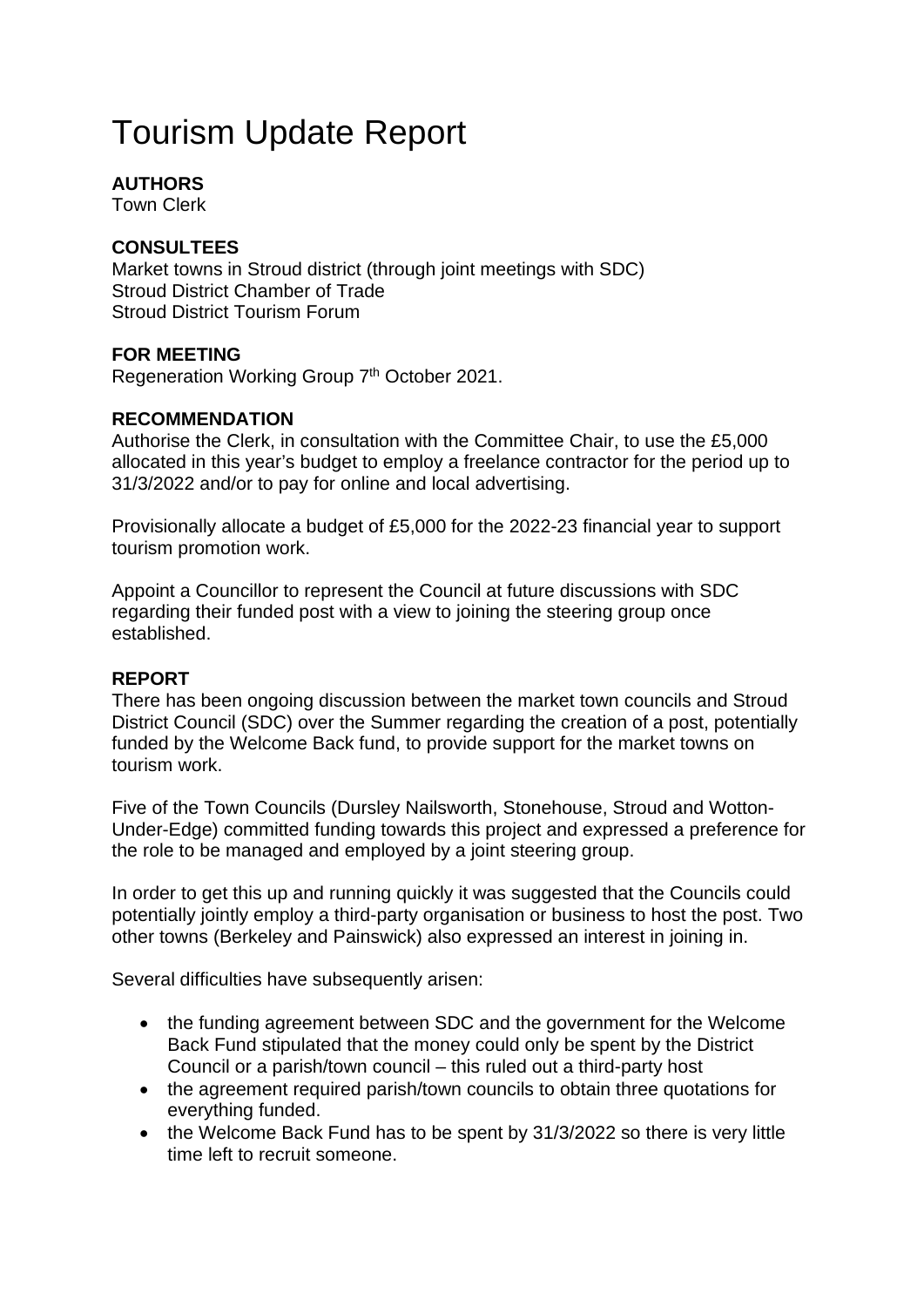• the exclusion of the Stroud District Chamber of Trade and the Stroud District Tourism Forum representative from discussions was not well received by the town councils.

Stroud Town Council committed £5,000 to tourism support and requested an equivalent amount of match funding from the Welcome Back Fund. SDC have been asked to confirm whether match funding will be made available.

Following a meeting with the market towns on 16<sup>th</sup> September SDC have reported as follows:

"A key commitment from SDC was that we will recruit to a 2 year tourism post, focused on spearheading collective efforts to promote the district's fantastic tourism and visitor offer. The post will be funded predominantly by SDC, with a small contribution from the Welcome Back Fund. No contribution is required or expected from parish or town councils although it was acknowledged at our meeting that it may be beneficial at a later stage to see how we might share any public funding allocated towards tourism to the best effect.

We talked about governance and the need for the new role to work within a partnership environment, where priorities and key milestones are collectively set and worked towards. I am aware that good progress has already been made in the development of a steering group model and we will arrange a further meeting with you and other key partners to take place by the end of October, to update and take matters forward together."

Given the likely delays in getting a tourism post operational, there is the potential to use the £5,000 allocated in this year's budget to employ a freelance contractor for the period up to 31/3/2022 and/or to pay for online and local advertising. The role could potentially involve assisting with online promotion of the town, local attractions, events and festivals. This suggestion comes with a caveat that the availability of freelance contractors has not yet been explored.

The Committee should also consider allocating a new budget for the 2022-23 financial year.

Finally, it would be helpful to appoint a councillor to represent the Council at future discussions with SDC regarding their funded post with a view to joining the steering group once established.

#### **LEGAL IMPLICATIONS**

No specific implications.

### **FINANCIAL AND STAFFING IMPLICATIONS**

Stroud Town Council committed £5,000 to tourism support in the 2021-22 financial year and requested an equivalent amount of match funding from the Welcome Back Fund. SDC have been to confirm whether match funding will be made available, but it seems likely that this will be allocated to their own post.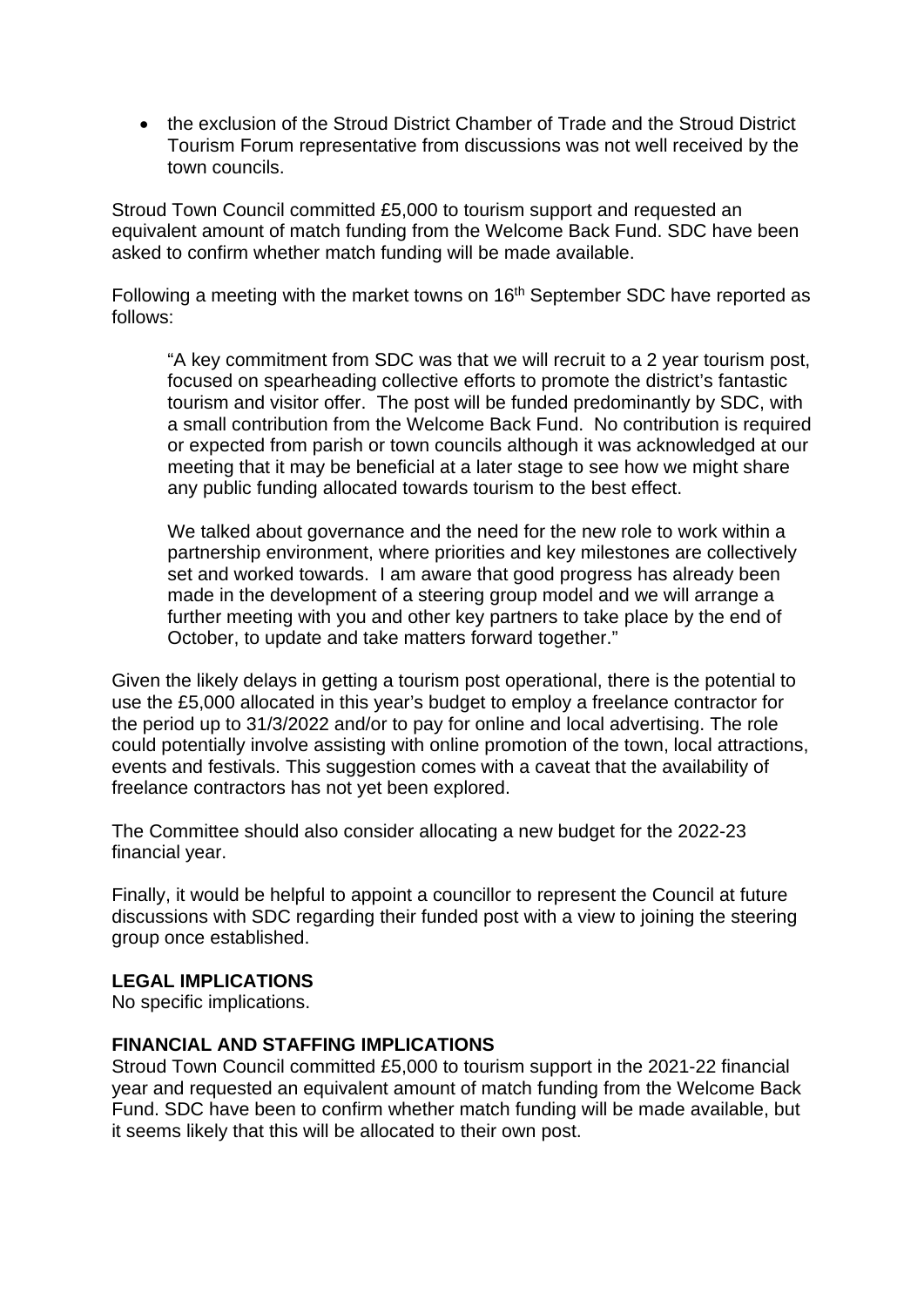The Committee should provisionally allocate the same for the 2022-23 year which could be committed to supporting joint working with the other towns and SDC. This proposal to be reviewed at the next meeting on 9th December 2021 as part of the wider budget discussion.

### **EQUALITY IMPLICATIONS**

#### **CO2 IMPLICATIONS**

The brief for the proposed tourism post is very much focused on sustainable tourism.

HB 29/9/2021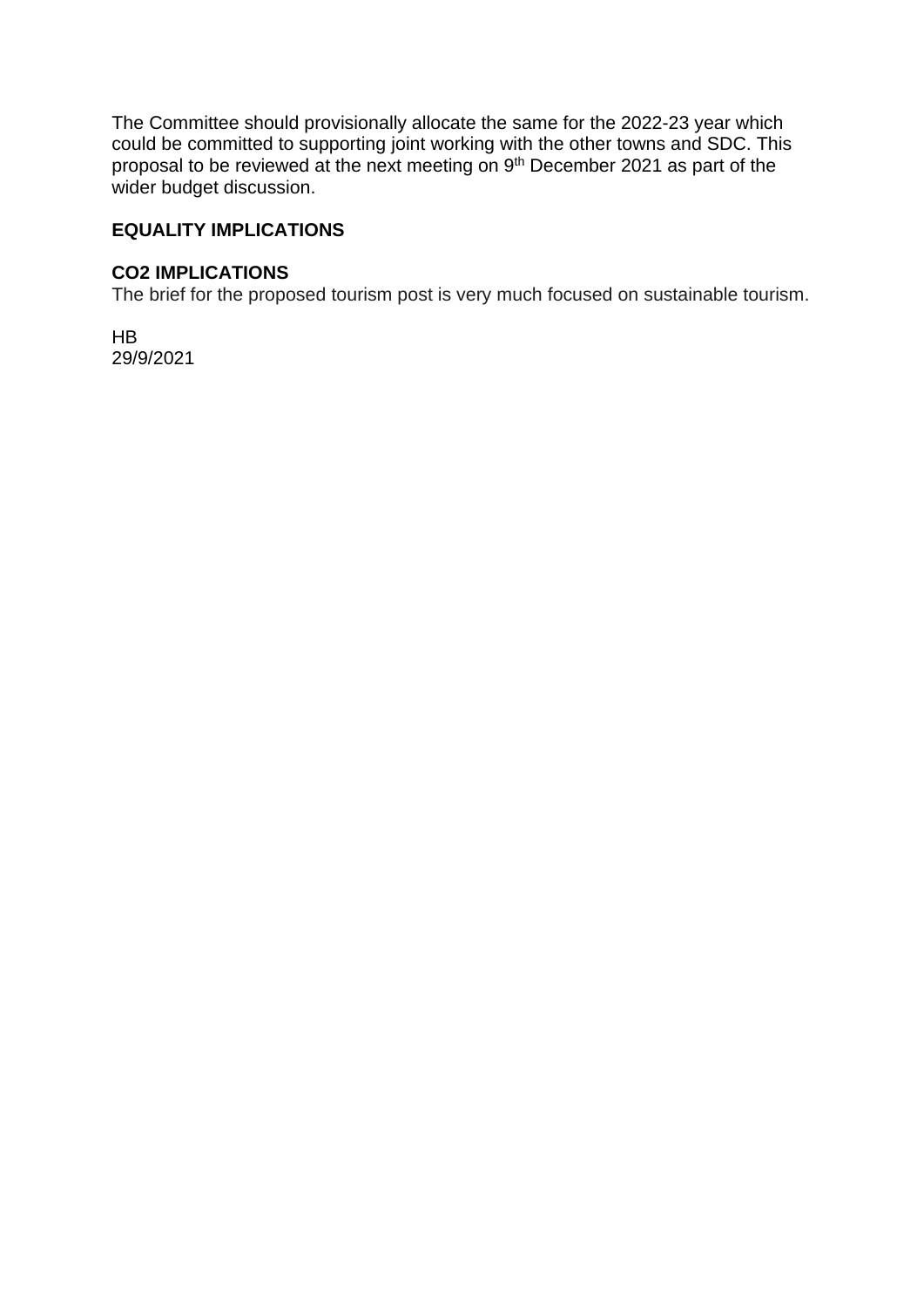# London Road Closure report

### **AUTHORS**

Town Clerk and Project Officer

### **CONSULTEES**

**None** 

### **FOR MEETING**

Regeneration Working Group 7/10/21

### **RECOMMENDATION**

Authorise the Clerk to:

- commence discussion with Gloucestershire Highways on the potential for a new Traffic Regulation Order to cover use of roads in Stroud town centre for the Farmers' Market on Saturdays and establish likely costs.
- consult with Gloucestershire Highways, Stroud District Council, Stroud Chamber of Trade, NABMA and the Farmers' Market operator to inform the design of an appropriate consultation process and timetable, and assess resource requirements.
- establish likely costs of implementation and ongoing maintenance.

The Clerk to report back on progress at the next meeting.

#### **REPORT**

London Road was initially closed all week in July 2020 in response to the Covid pandemic as part of measures to promote social distancing. As restrictions eased this was reduced to just a Saturday closure of London Road between the bottom of Union Street and John Street. This arrangement has continued, and a temporary road closure is now in place to allow Saturday only closure until 26/3/22.

At the Regeneration meeting on 11/2/21 the operator of Stroud Farmers' Market was invited to address the committee. He highlighted the success of the road closure, which he felt had been welcomed by traders and shoppers and asked whether it would be possible to secure a permanent Saturday closure to accommodate the market. Members agreed to a further extension of the temporary closure, whilst expressing concern regarding the ongoing traffic management costs.

A permanent Saturday closure would require a Traffic Regulation Order (TRO) which involves a more in-depth and lengthy consultation process and requires wide consultation. If granted following due process, some traffic management would still be necessary, except where permanent signage could be installed.

Originally focused on the covered Cornhill market area under license from Stroud District Council, the market has grown considerably, to a point where many of the surrounding streets have been brought into use. Alongside consideration of London Road, there is an opportunity to review which areas are most suitable for market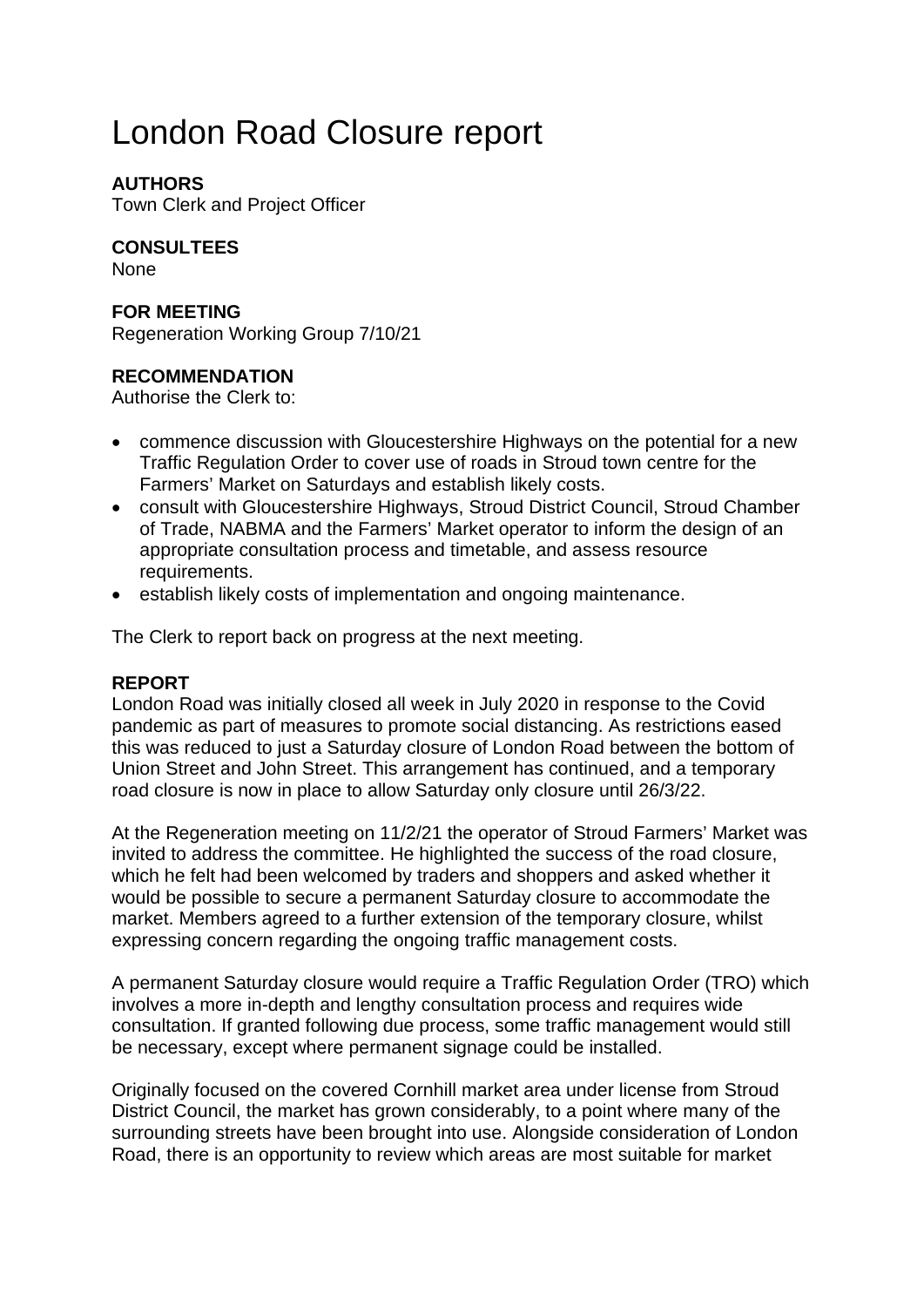stalls, assess the impact on accessibility for shoppers and local businesses and consider unloading and loading arrangements for stallholders.

There are obvious implications from this proposal for the Street Spaces project and the Levelling Up Fund bid, which will need to be taken into account.

Further consultation with everyone involved or impacted by the proposals is essential to ensure that any new TRO is viable and secures public support. Advice could also be sought from the National Association of British Market Authorities (NABMA).

It should also be noted that the former Market Tavern site is likely to come forward for development at some point, so consultation with the owner of the site will be needed so that the impact of potential changes in this area can be evaluated.

#### **LEGAL IMPLICATIONS**

Any application for a TRO would be required to follow necessary legal procedures, which would be managed by Gloucestershire Highways. There has not as yet been any formal discussion with them about this. It should be noted that the process is likely to be costly and could take many months to complete. Depending on their capacity there is a strong possibility that this may not be completed before the end of the current temporary closure.

#### **FINANCIAL AND STAFFING IMPLICATIONS**

If a TRO is progressed there are likely to be significant legal costs – a figure of £10,000 has previously been quoted by Highways for another project. The cost of any permanent signage would also need to be considered. The Council will need to consider whether these costs might be funded from the public purse, once firmer figures are available.

Costs for traffic management are currently met through the Welcome Back Fund which is due to end in March 2022. If a TRO is progressed an agreement on how this will be funded and managed will be a vital part of the consultation process.

The consultation process is likely to involve a significant amount of officer time, wihc could potentially be mitigated by employing an external contractor to lead on this work.

#### **EQUALITY IMPLICATIONS**

The Council is legally bound by the public sector equality duty to prevent and eliminate discrimination, establish and promote equality and equal opportunities, and foster good relations between people with different protected characteristics.

#### **CO2 IMPLICATIONS**

Closing London Road to traffic may act to discourage people from driving into the town centre, but it is also feasible that people are making longer journeys as result. No formal assessment of this has been made yet.

HB 30/9/2021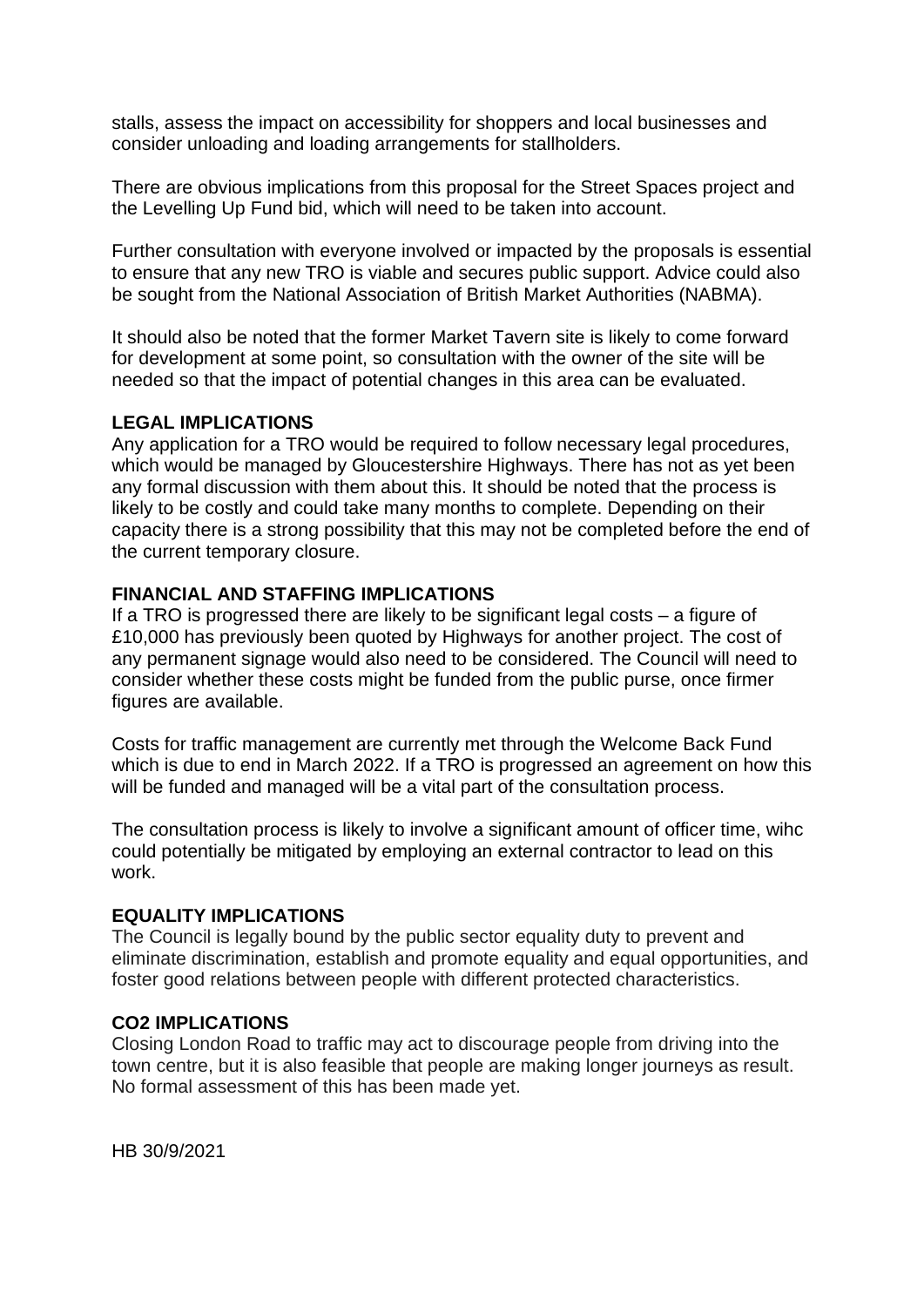**Case Officer:** Amy Beckett

**Our Ref:** 2021/09/ED

30 September 2021

Dear Town/Parish Clerk,

#### **RE: Stroud District Council's draft Sustainable Economic Development Strategy**

Stroud District Council is currently preparing an Economic Development Strategy to give direction to economic development activities within the District for the next 10 years. To assist with the development of the Strategy, we would welcome the views of Town and Parish Councils represented on the Market Towns Forum at this stage.

Please look at the summary document attached and answer the following questions please.

- 1. Should anything else be considered as strength, weakness, threats or opportunities?
- 2. Does the vision of the strategy meet the overarching needs of the District and your area?
- 3. The Key Economic Objectives have been determined from the data available, continued engagement with businesses, partners and issues identified within the SWOT analysis. Do you agree with them?
- 4. The measures of success are based on measures we have access to and can confirm improvements have been made. Do you feel these are right?
- 5. The priority sectors have been chosen as a result of an analysis of the local economy, the policy direction of GFirstLEP and other strategic partners, and the identified current and future needs of stakeholders. Are these the right sectors to prioritise? Please suggest any changes.
- 6. For each priority area, we have outlined broad commitments to demonstrate how the Council, as an exemplar, enabler and encourager will meet the key economic objectives. Specific projects will be identified at a later date. Do you agree with these commitments? Where there are more than one identified within each box, which is the most important? Are there any other broad commitments that should be identified?

The draft Strategy will be taken to Committee for initial approval in November 2021. We are then looking at a further opportunity to comment on the final document in early 2022. At this stage we would welcome your informal responses on the above questions by 15<sup>th</sup> October 2021 if at all possible so we can shape the draft document. If you would like to discuss the document in more detail, please contact me and we can arrange a meeting.

Yours faithfully,

Amy Beckett Senior Economic Development Specialist [Amy.Beckett@stroud.gov.uk](mailto:Amy.Beckett@stroud.gov.uk)

Enc. Summary draft Economic Development Strategy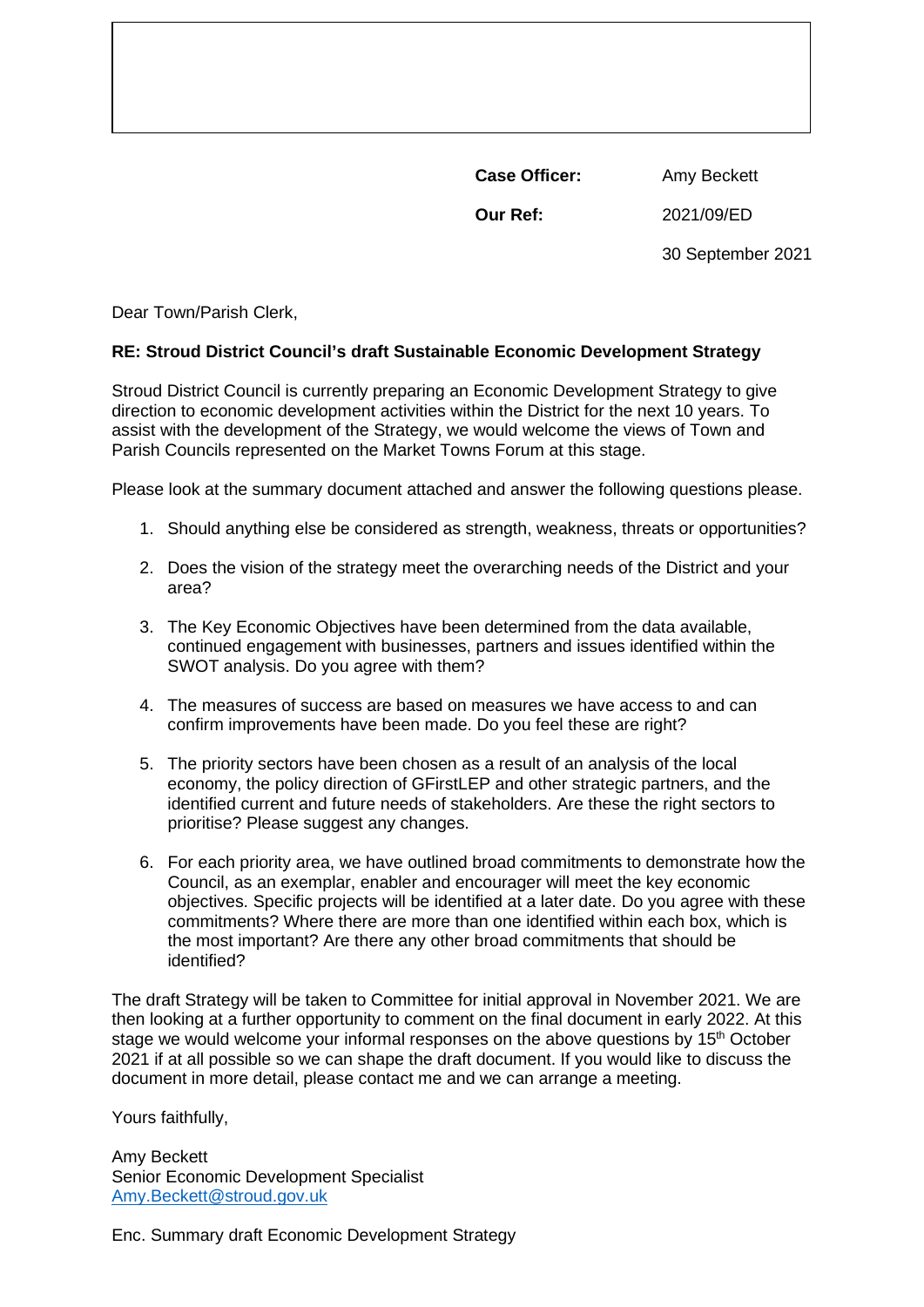### The Stroud District local economy: Our Facts & Figures

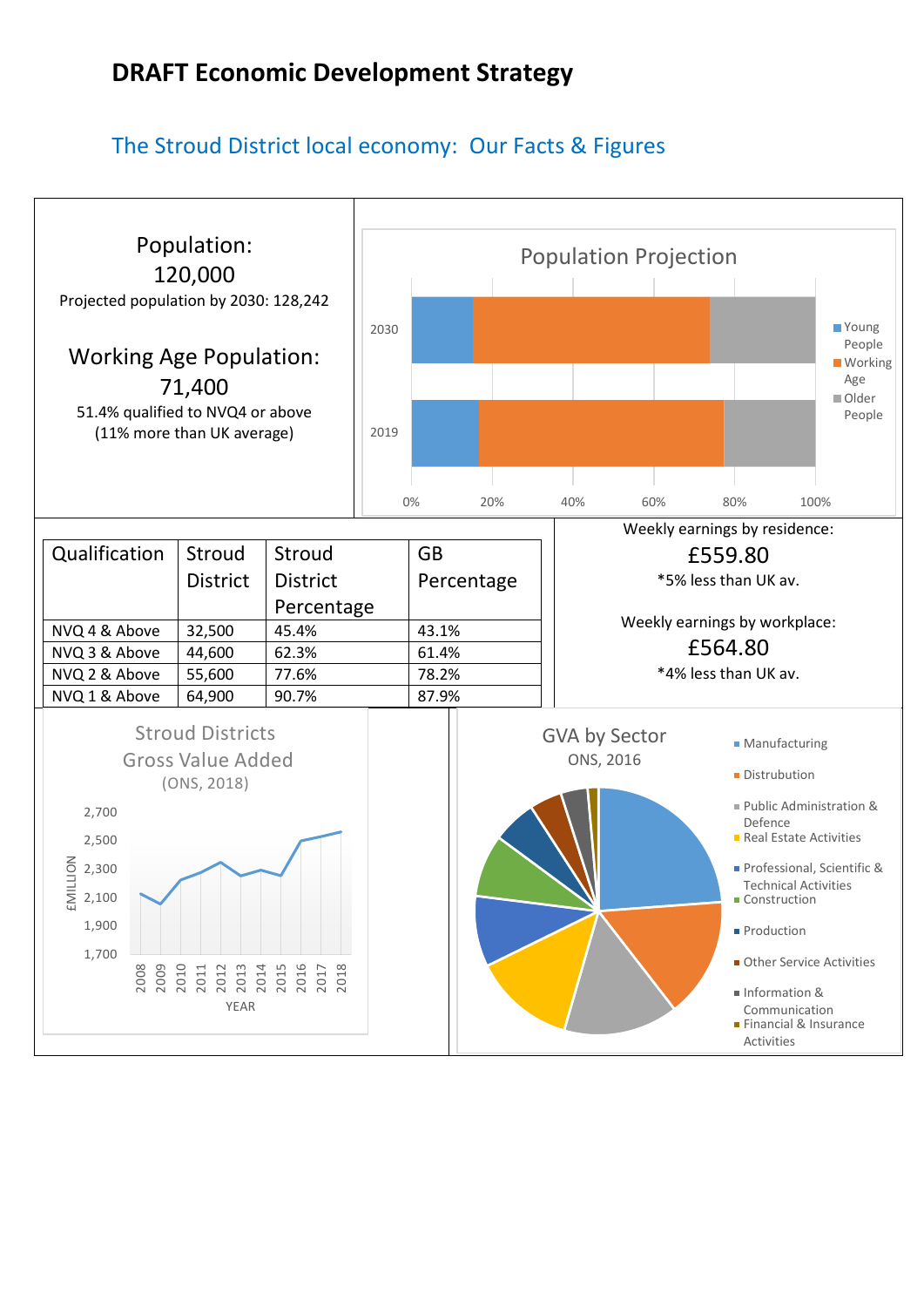|                                            | <b>Stroud Districts's Top Sectors</b>                            |                              |                                                               |                                         | <b>Tourism Key Facts</b>                                                                            |
|--------------------------------------------|------------------------------------------------------------------|------------------------------|---------------------------------------------------------------|-----------------------------------------|-----------------------------------------------------------------------------------------------------|
| Professional,<br>Scientific &<br>Technical |                                                                  |                              | <b>Business</b><br>Administra<br>& Support<br><b>Services</b> | 814,000<br>£52,771,000                  | Staying visitor nights<br>Staying visitor spend                                                     |
|                                            |                                                                  | Information &<br>Communicati |                                                               | 2,749,000<br>£95,839,000<br>£156,080,00 | Day visits<br>Day visitor spend<br>Total visitor related spend                                      |
|                                            | <b>Construction</b><br><b>Agricultral, Forestry</b><br>& Fishing | Production                   | Arts,<br>entertainm<br>recreation &<br>other<br>services      | 0<br>£198,720,00<br>0<br>2,304<br>5%    | Total business turnover<br>supported<br><b>Full Time Employment</b><br>Proportion of all employment |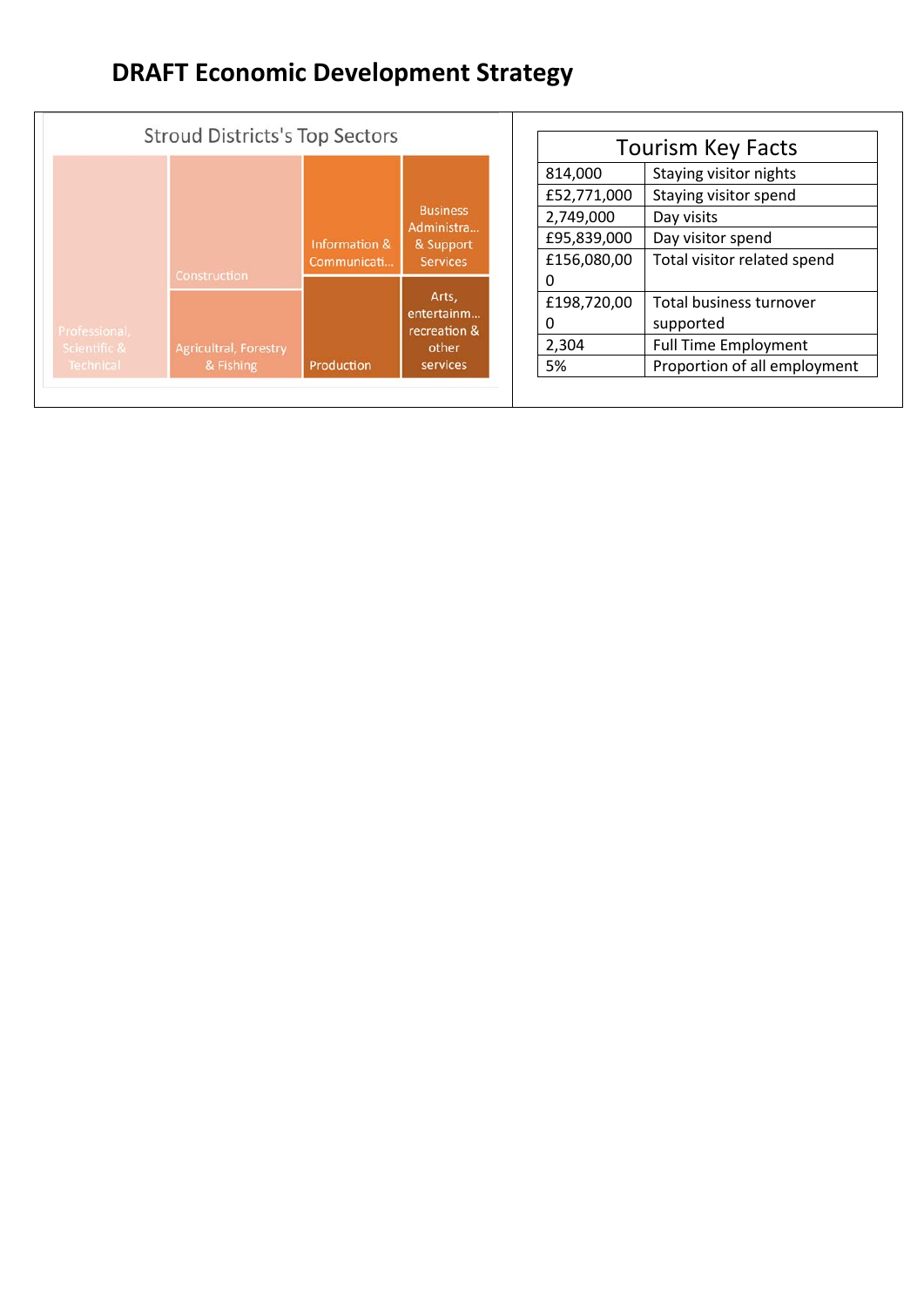## Opportunities and Challenges

| Broadband and mobile coverage is poor<br>Limited public transport links connecting<br>Lack of connected walking and cycling<br>Viability of short term regeneration of the |
|----------------------------------------------------------------------------------------------------------------------------------------------------------------------------|
|                                                                                                                                                                            |
|                                                                                                                                                                            |
|                                                                                                                                                                            |
|                                                                                                                                                                            |
|                                                                                                                                                                            |
|                                                                                                                                                                            |
|                                                                                                                                                                            |
|                                                                                                                                                                            |
|                                                                                                                                                                            |
|                                                                                                                                                                            |
| Lack of required skills for roles within the                                                                                                                               |
|                                                                                                                                                                            |
| High percentage of young people migrating                                                                                                                                  |
|                                                                                                                                                                            |
| Parts of the district in UK's top 10% of                                                                                                                                   |
|                                                                                                                                                                            |
| Start-up and retention of businesses is low,                                                                                                                               |
| only a 15% increase in 10 years, compared                                                                                                                                  |
|                                                                                                                                                                            |
| Residence earnings lower than national                                                                                                                                     |
|                                                                                                                                                                            |
|                                                                                                                                                                            |
| Reduction in office working will impact high                                                                                                                               |
|                                                                                                                                                                            |
| National planning reforms making it easier                                                                                                                                 |
| to convert commercial space to residential                                                                                                                                 |
|                                                                                                                                                                            |
| Implications to imports and exports due to                                                                                                                                 |
| emerging trade agreements, recent freight                                                                                                                                  |
|                                                                                                                                                                            |
|                                                                                                                                                                            |
| Shift to online shopping, and continued lack                                                                                                                               |
| of confidence to return to the high street                                                                                                                                 |
|                                                                                                                                                                            |
|                                                                                                                                                                            |
|                                                                                                                                                                            |
| Governments focus on Levelling Up and                                                                                                                                      |
|                                                                                                                                                                            |
| An aging population, with ONS figures                                                                                                                                      |
| assuming 26% of the population will be 60+                                                                                                                                 |
|                                                                                                                                                                            |
| Large level of out-commuting patterns                                                                                                                                      |
| Increase in house and land prices forcing                                                                                                                                  |
| families and young people to move away.                                                                                                                                    |
| Reduced short term certainty exporting to                                                                                                                                  |
| the EU as a result of Britain leaving the EU.                                                                                                                              |
|                                                                                                                                                                            |
|                                                                                                                                                                            |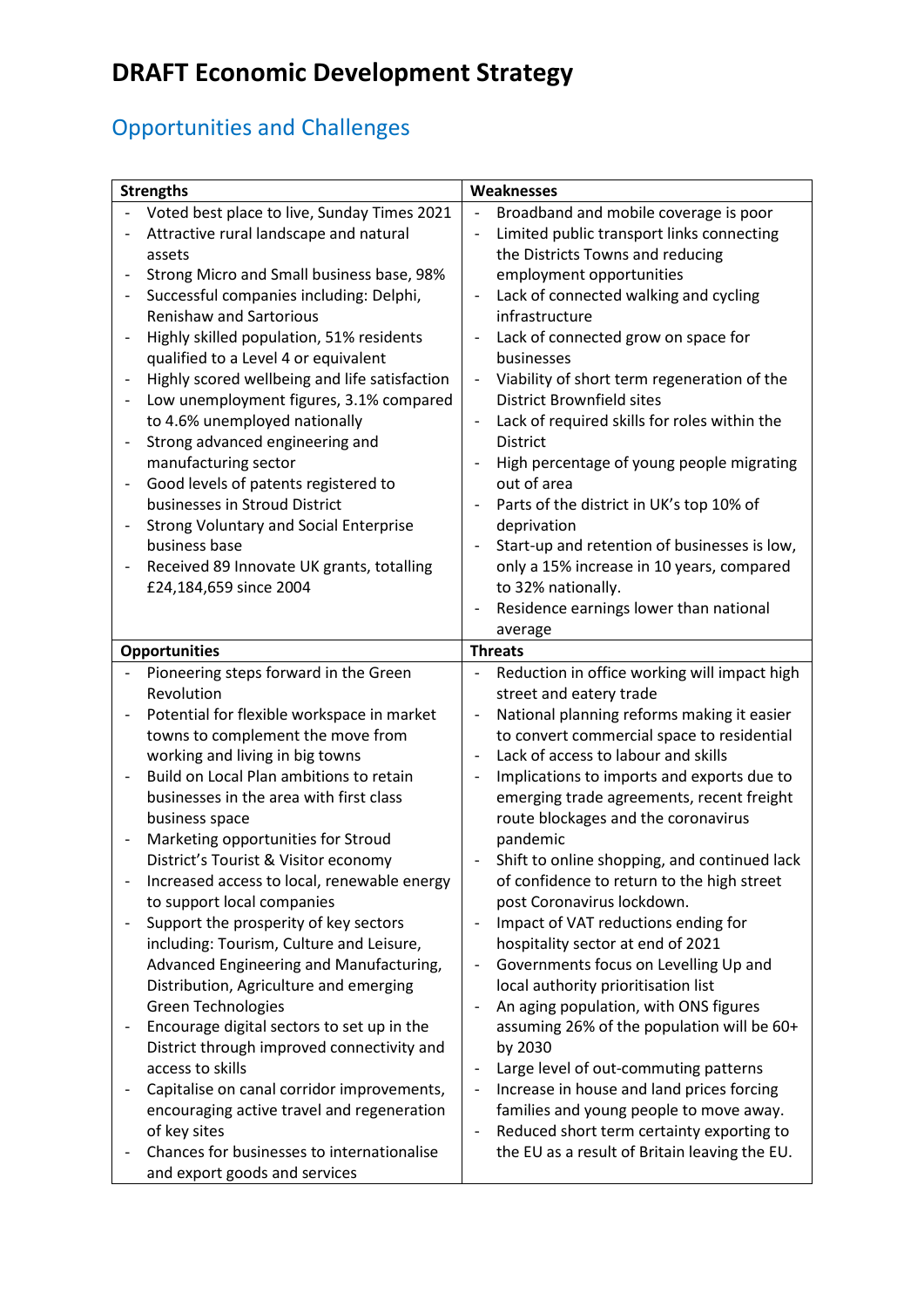### The Vision

## Our ambition is to create a sustainable, inclusive and thriving economy for our businesses, communities and residents.

Stroud District has a rich industrial heritage and a long term commitment to creating a greener economy that reduces our carbon footprint and supports a more sustainable pattern of living and working. We are committed to supporting innovation, creating locally led and distinctive approaches to economic recovery and progress. We want to maximise the value of local assets and ensure the benefits of economic development are retained locally. We believe in working to reduce inequalities and making sure that access to decent job and services is fair wherever you live.

Stroud District Council will continue to work at pace alongside partners to lead the way nationally as a centre for green businesses; encouraging investment into greener, cleaner ways of working and the emerging green tech sector. We will use innovative ways to support businesses recover from the pandemic and work alongside the private sector to enhance the vibrancy of our economy.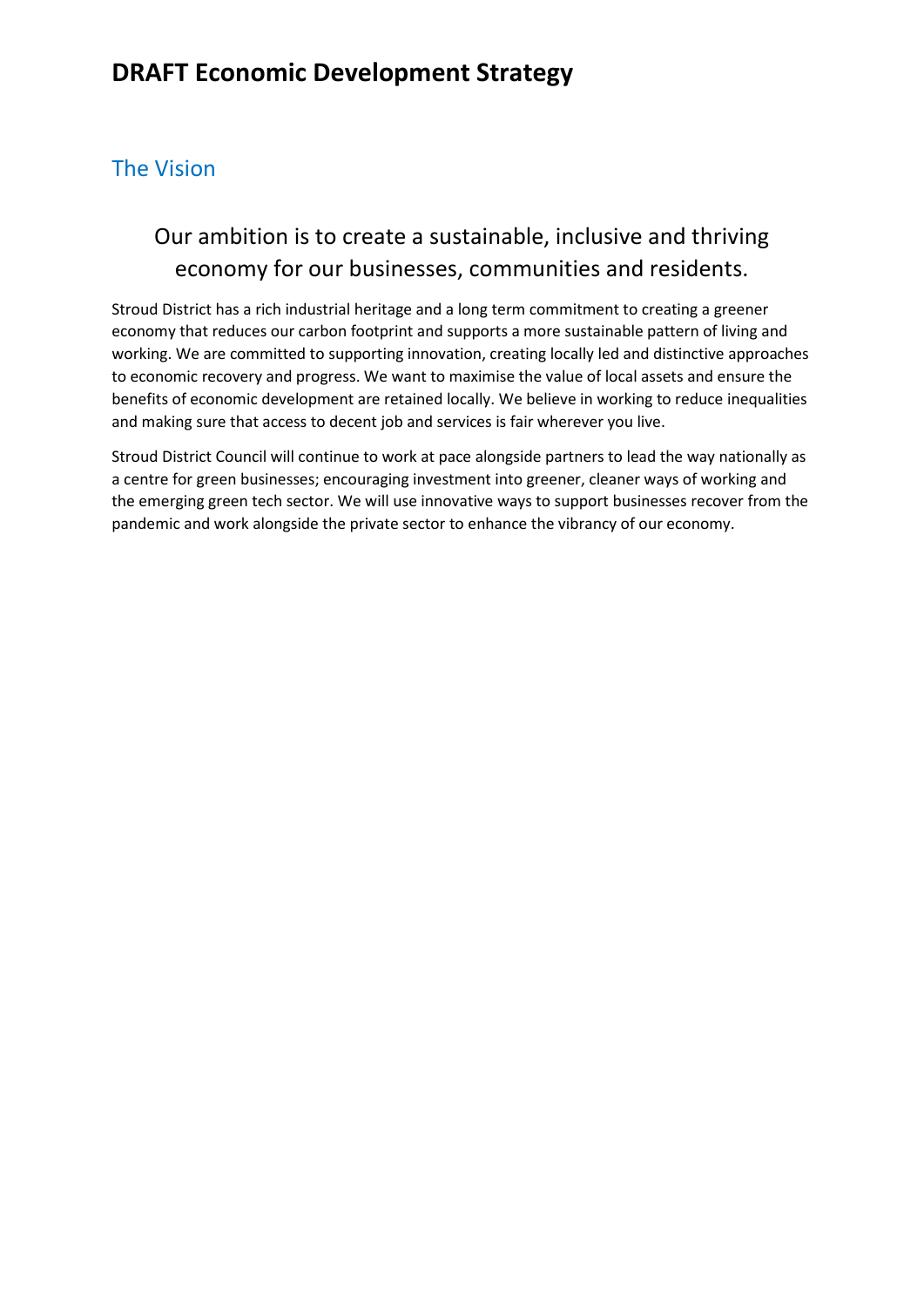## The Objectives

| <b>Key issues to address</b>                 | <b>Key Economic Objectives</b> |
|----------------------------------------------|--------------------------------|
| Points taken from the SWOT                   |                                |
| Lack of required skills for vacancies within | Improve skills and             |
| the District                                 | ambitions in the District      |
| Residences earnings lower than national      |                                |
| average                                      |                                |
| Parts of the district in UK's top 10% of     |                                |
| deprivation                                  |                                |
| Broadband and mobile coverage is poor        | Create advanced and            |
| Limited public transport links connecting    | connected work spaces          |
| the Districts Towns and reducing             | and communities                |
| employment opportunities                     |                                |
| Lack of connected grow on space for          |                                |
| businesses                                   |                                |
| Large level of out-commuting patterns        | Reduce carbon and              |
| Lack of connected walking and cycling        | ecological impacts             |
| infrastructure                               |                                |
| Pioneering steps forward in the Green        |                                |
| Revolution                                   |                                |
| Increased access to local, renewable         |                                |
| energy to support local companies            |                                |
| Attractive rural landscape and natural       |                                |
| assets                                       |                                |
| Reduction in office working will impact      | Boost our market towns         |
| high street and eatery trade                 | and rural vitality             |
| Potential for flexible workspace in market   |                                |
| towns to complement the move from            |                                |
| working and living in big towns              |                                |
| Capitalise on canal corridor improvements,   |                                |
| encouraging active travel and regeneration   |                                |
| of key sites                                 |                                |
| Shift to online shopping, and continued      |                                |
| lack of confidence to return to the high     |                                |
| street post Coronavirus lockdown.            |                                |
| Marketing opportunities for Stroud           | Support inward                 |
| District's Tourist & Visitor economy         | investment into the local      |
| National planning reforms making it easier   | economy                        |
| to convert commercial space to residential   |                                |
| Start-up and retention of businesses is low, |                                |
| only a 15% increase in 10 years, compared    |                                |
| to 32% nationally                            |                                |
| Viability of short term regeneration of the  |                                |
| <b>District Brownfield sites</b>             |                                |
| High percentage of young people migrating    |                                |
| out of area                                  |                                |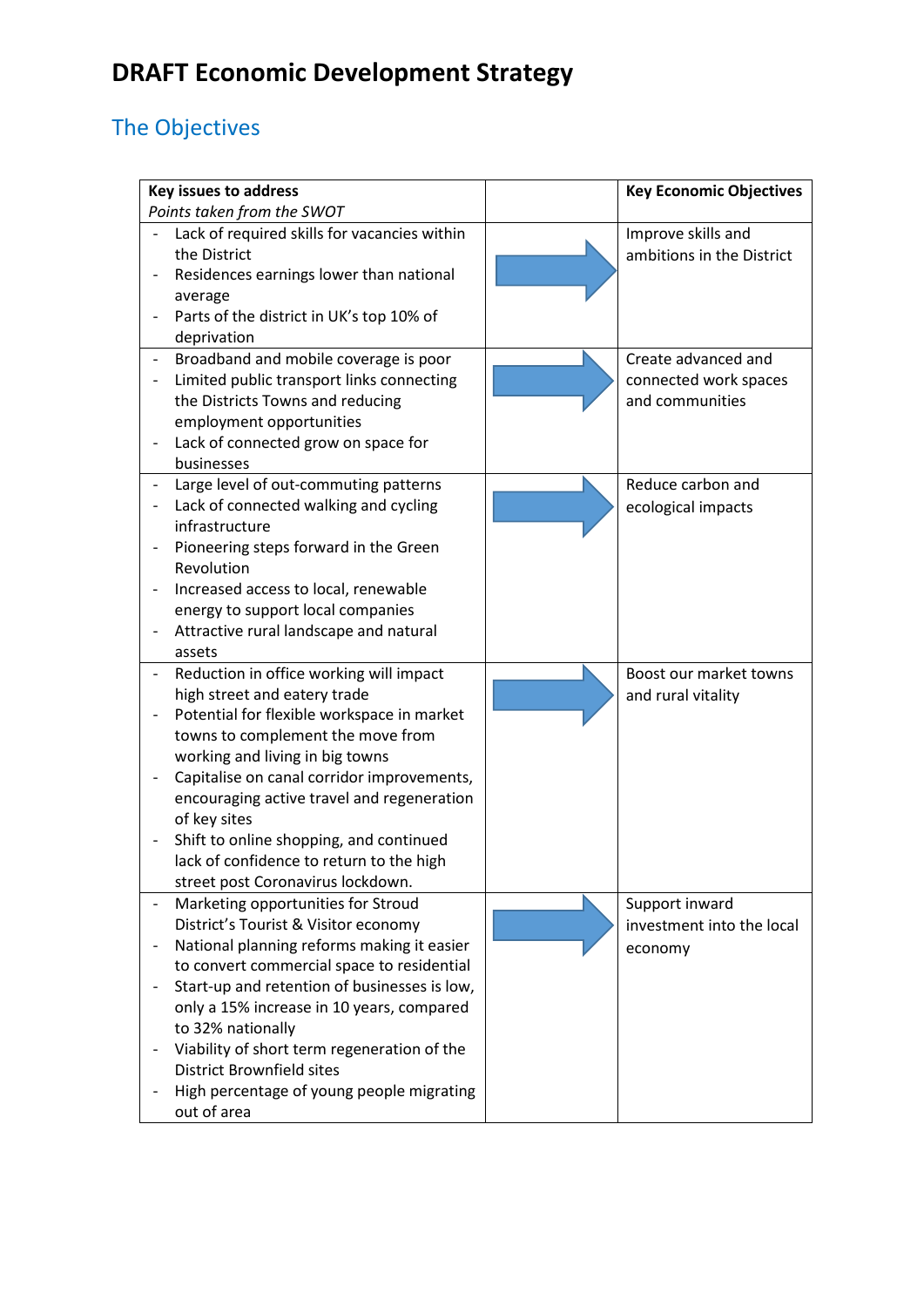## Measuring Success

| <b>Key Economic</b><br><b>Objectives</b>                        | <b>Proposed Outcomes</b>                                                                                                                                                                                                                                                                                                                                                                                                                                |
|-----------------------------------------------------------------|---------------------------------------------------------------------------------------------------------------------------------------------------------------------------------------------------------------------------------------------------------------------------------------------------------------------------------------------------------------------------------------------------------------------------------------------------------|
| Improve skills and<br>ambitions in the<br><b>District</b>       | Decrease in unemployment figures<br>Ξ<br>Increase in average residential gross weekly pay<br>Amount of grant funding utilised in the District through<br>Government schemes inc. Innovate UK and DIT<br>Increase in productivity through Gross Value Added<br>Increase of job adverts within the District<br>$\blacksquare$                                                                                                                             |
|                                                                 | Number of businesses accessing Growth Hub intervention<br>and support                                                                                                                                                                                                                                                                                                                                                                                   |
| Create advanced and<br>connected work spaces<br>and communities | Percentage increase of digital connectivity<br>٠<br>Decrease in road network pinch points<br>٠<br>Percentage of new commercial space completed<br>$\blacksquare$<br>Percentage of brownfield sites bough forward for re-<br>$\blacksquare$<br>development<br>Business start-up and closure rates<br>٠<br>Number of businesses in the district<br>٠                                                                                                      |
| Reduce carbon and<br>ecological impacts                         | Increase in carbon neutral ways of working including: net<br>$\blacksquare$<br>zero utilities, increase in retro fitting, increase of solar and<br>wind powered businesses and net zero delivery methods<br>Number of emerging green tech businesses in the District<br>$\blacksquare$<br>Number of retrofitting commercial sites<br>Ξ<br>Decrease in reliance on fossil fuels of commercial sites<br>п<br>Increase in active travel for commuting<br>٠ |
| Boost our market<br>towns and rural vitality                    | Decrease in Town Centre vacancy rates<br>п<br><b>Increased Town Centre footfall rates</b><br>Increased connectivity of hinterland locations in the<br>$\blacksquare$<br>district<br>Increase in sustainable businesses within market towns<br>$\blacksquare$<br>and rural locations                                                                                                                                                                     |
| Support inward<br>investment into the<br>local economy          | Increase in number of day and overnight visitors<br>Ξ<br>Increase in tourist spend in the District<br>Increase number of skilled workforce in the sector<br>$\blacksquare$<br>Increase in GVA<br>$\blacksquare$<br>Increase in number of new businesses queries considering<br>Ξ<br>relocating to the District<br>Retention of current tourism and hospitality businesses                                                                               |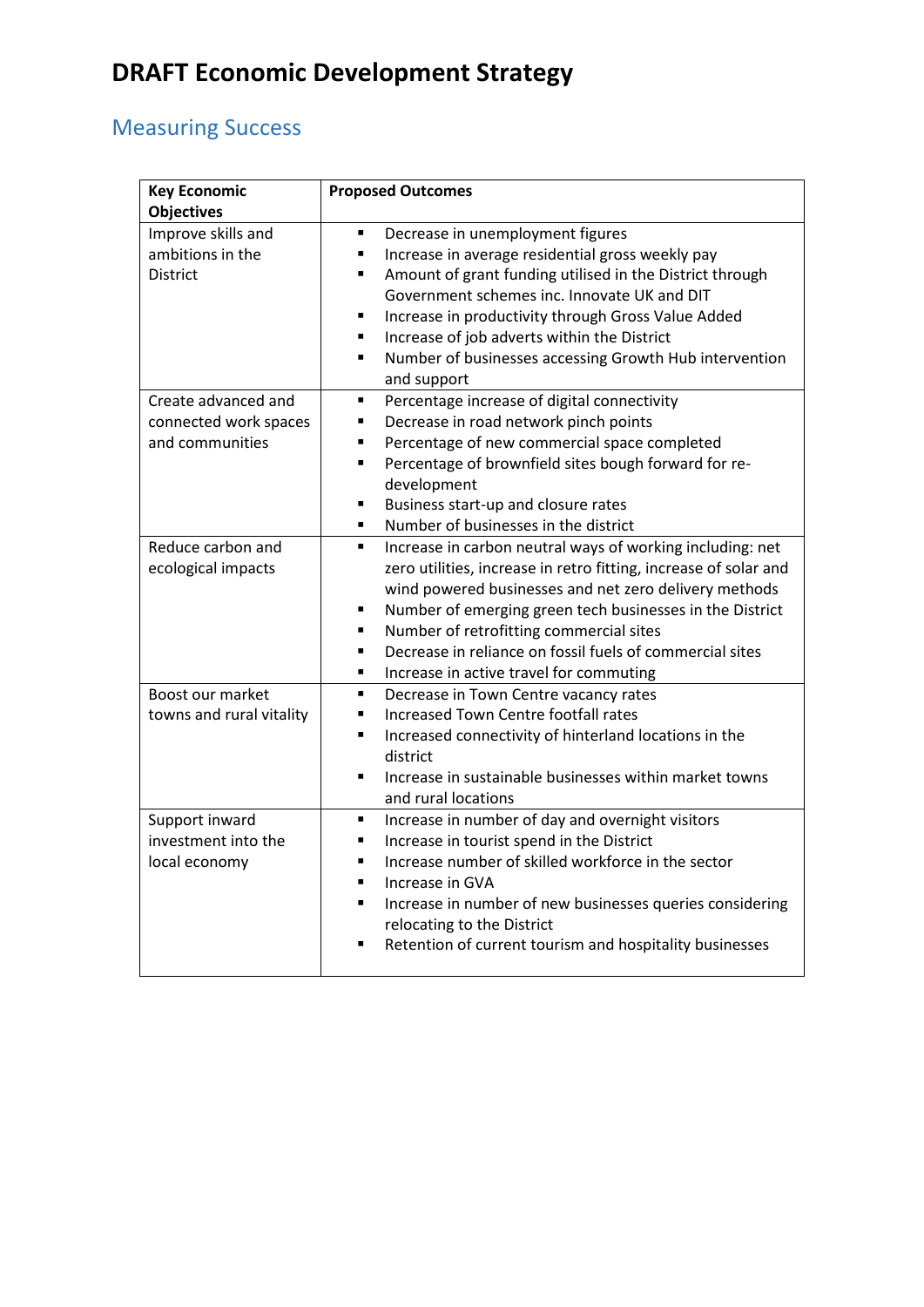## Our Priority Sectors

| The Green Economy                               | The green sector is defined as businesses who<br>deliver: low-carbon energy, heat, low-carbon<br>services, low-emission vehicles and<br>infrastructure, alternative fuels and energy<br>efficient products.<br>A green economy is also created through an<br>increased take up of sustainable working<br>behaviours and retrofitting of commercial<br>space.                                 |
|-------------------------------------------------|----------------------------------------------------------------------------------------------------------------------------------------------------------------------------------------------------------------------------------------------------------------------------------------------------------------------------------------------------------------------------------------------|
| <b>Retail and Hospitality</b>                   | <b>Hospitality businesses are the Districts cafés,</b><br>restaurants, pubs, bars and nightlife businesses<br>such as nightclubs.<br>The retail sector is any business that sell goods<br>through stores, or online through the internet.                                                                                                                                                    |
| <b>Tourism and the Visitor Economy</b>          | The Tourism and Visitor Economy is activities<br>that are related to day and overnight visitors,<br>including hotels, visiting a tourist attraction.<br>Visits will occur from either domestic (from the<br>UK) or inbound (foreign travellers)                                                                                                                                              |
| The Arts and Culture                            | Arts and Culture sits within the creative<br>industries and are formed of those who have<br>creativity at the heart of the business. These<br>businesses offer experiences to consumers and<br>deliver economic and social activities.                                                                                                                                                       |
| Agriculture, Agritech and Rural Diversification | Agricultural businesses are those that produce<br>crop and livestock of economic purposes;<br>Agritech businesses are those who utilise<br>technology in agricultures and horticulture to<br>improve yield, efficiency and profitability; Rural<br>diversification is businesses entering new<br>activities within rural locations, such as<br>glamping sites on previous agricultural land. |
| Manufacturing and Advanced Engineering          | Manufacturing and advanced engineering<br>businesses are those who produce goods with<br>the use of raw products. They utilise innovative<br>technologies and methods to do so; offering<br>improved competitiveness and productivity<br>levels.                                                                                                                                             |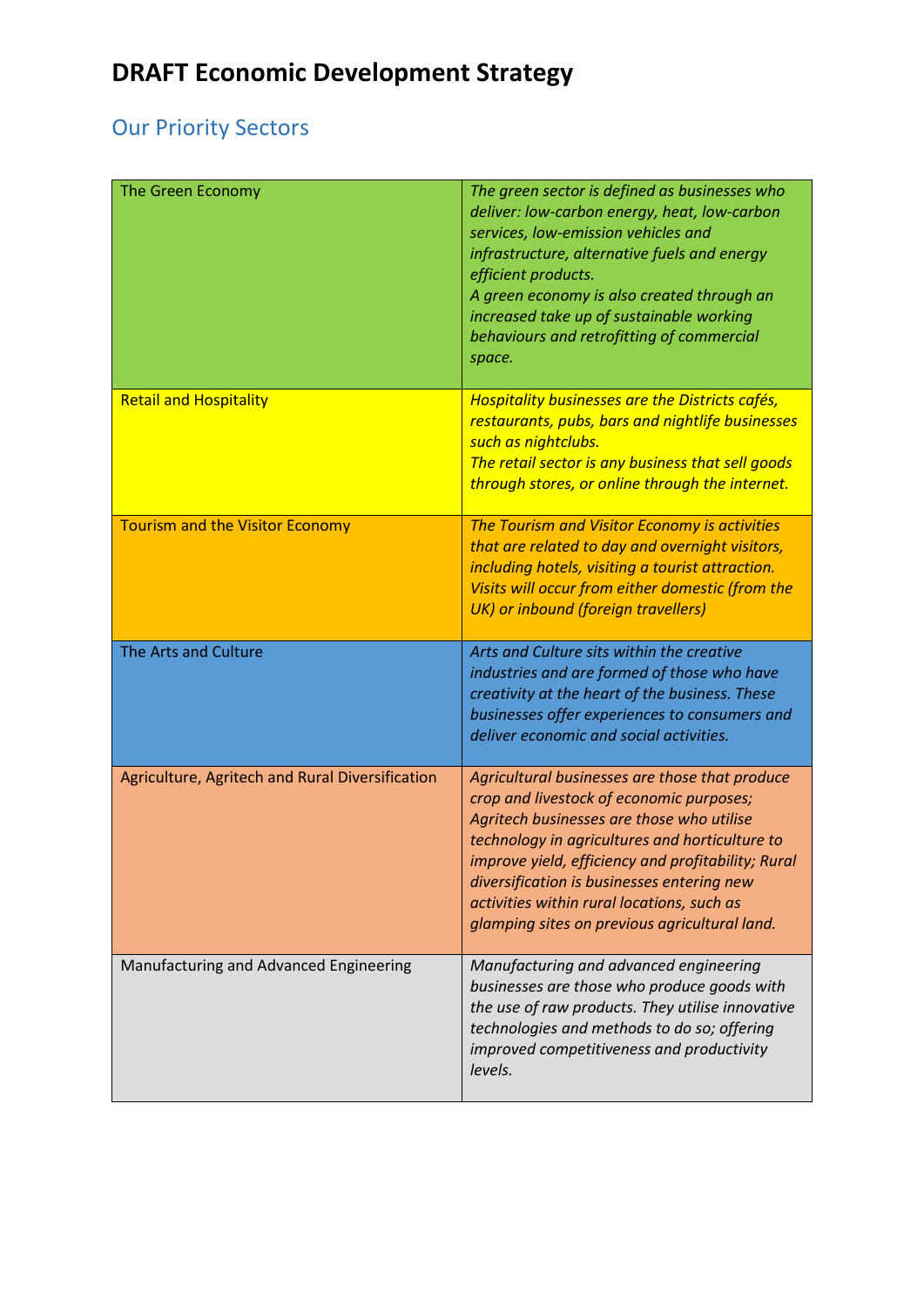The Commitments

| <b>Key Economic</b>                                       | <b>Proposed Commitments</b>                                                                                                                                                                                                                                                                                                                                      |                                                                                                                                                                                                                                                                                                                                                    |                                                                                                                                                                                                                                                                                                                                                                                                                                                            |  |  |
|-----------------------------------------------------------|------------------------------------------------------------------------------------------------------------------------------------------------------------------------------------------------------------------------------------------------------------------------------------------------------------------------------------------------------------------|----------------------------------------------------------------------------------------------------------------------------------------------------------------------------------------------------------------------------------------------------------------------------------------------------------------------------------------------------|------------------------------------------------------------------------------------------------------------------------------------------------------------------------------------------------------------------------------------------------------------------------------------------------------------------------------------------------------------------------------------------------------------------------------------------------------------|--|--|
| <b>Objectives</b>                                         | Be an Exemplar in our own estates                                                                                                                                                                                                                                                                                                                                | Be an Enabler as a partner and policy                                                                                                                                                                                                                                                                                                              | Be an Encourager informing and                                                                                                                                                                                                                                                                                                                                                                                                                             |  |  |
|                                                           | and practices by                                                                                                                                                                                                                                                                                                                                                 | maker by                                                                                                                                                                                                                                                                                                                                           | incentivising locally led action by                                                                                                                                                                                                                                                                                                                                                                                                                        |  |  |
| Improve skills and<br>ambitions in the<br><b>District</b> | 1. Work towards the retrofitting<br>of all Council owned properties<br>and working with local<br>education training providers to<br>develop and pilot training<br>schemes in this specialist area.<br>Continue to take on cohorts of<br>2.<br>apprentices within the District<br>Council and supporting our<br>residents upskill to meet our<br>green ambitions. | 1. Work in partnership with the<br>LEP, County Council and<br>education providers to address<br>the skills needs of our local<br>workforce and develop green<br>sector specialist courses<br>Offer mentor opportunities<br>2.<br>between local businesses and<br>school aged young people to<br>create enthusiasm for the<br>emerging green sector | 1. Partner with Higher Education<br>facilities to support businesses<br>gain access to research and<br>development opportunities<br>within the green sector.<br>Work alongside community<br>2.<br>organisations to encourage re-<br>training and upskilling through<br>lifelong learning initiatives<br>within the green sector<br>3. Work with developers who<br>deliver a skilled carbon neutral<br>workforce through effective<br>procurement practices |  |  |
|                                                           | 1. Take on apprentices and<br>upskill staff within the Council<br>owned hospitality trade<br>through our recruitment<br>methods and HR practices                                                                                                                                                                                                                 | 1. Continue to work with<br>partners such as DWP to<br>support residents to take up<br>retraining and back to work<br>opportunities within the retail<br>and hospitality sectors.                                                                                                                                                                  | Utilise websites focussed on<br>1 <sub>1</sub><br>careers ad skills support such<br>as the skills portal and careers<br>hub, these sites offer support<br>and information on next steps<br>when considering careers<br>change and retraining.                                                                                                                                                                                                              |  |  |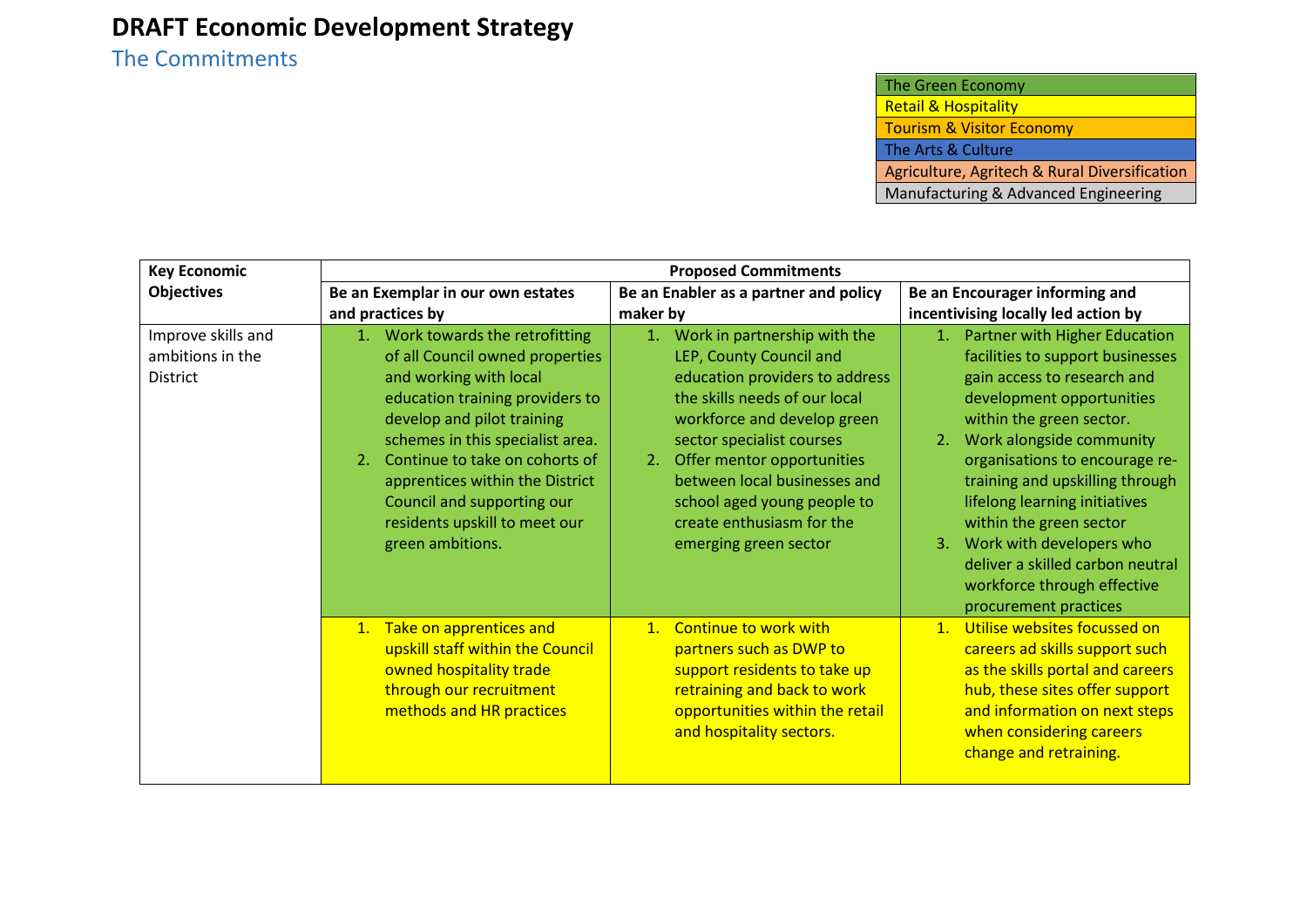### The Commitments

|                      | 1. The Council will allocate<br>resources and recruit a<br><b>Tourism Officer to bring skills</b><br>into the district which will<br>promote tourism across Stroud<br><b>District</b>                                                                             |          | 2. Work with the districts<br>education provision, delivery<br>partners such as DWP and<br>tourist businesses to ensure<br>residents have access to skills<br>within the sector across all<br><b>levels</b>                                                                                    |    | 1. Work with partners to<br>disseminate information<br>including the LEP skills portal<br>and Growth Hub to increase<br>skills and retention within the<br>sector |
|----------------------|-------------------------------------------------------------------------------------------------------------------------------------------------------------------------------------------------------------------------------------------------------------------|----------|------------------------------------------------------------------------------------------------------------------------------------------------------------------------------------------------------------------------------------------------------------------------------------------------|----|-------------------------------------------------------------------------------------------------------------------------------------------------------------------|
| 1.<br>2.             | Offer apprenticeship<br>opportunities and upskilling of<br>existing staff to ensure they<br>have the correct knowledge<br>base<br>Develop initiatives that extend<br>the community reach of the<br>Councils arts and culture<br>assets to new audiences           | 2.       | 1. Work with community groups<br>to ensure children and young<br>people in the District have<br>access to quality creative<br>opportunities<br>Work in partnership with<br>parishes and arts and culture<br>businesses to market the<br>career opportunities available<br>across the District. | 1. | Support the arts and culture<br>businesses to encourage<br>residents access their<br>provision                                                                    |
| 1 <sub>1</sub><br>2. | The Council will continue to<br>offer guidance and support to<br>rural businesses considering<br>how they can diversify and<br>move into new sectors<br>Develop a local food<br>partnership and prioritising<br>skills in circular economy and<br>food production | 1.<br>2. | We will continue to work with<br>partners across the County<br>who can support businesses in<br>our rural hinterlands access a<br>new workforce and skills<br>Continue to advocate for<br>businesses needs in rural<br>locations through the LEP wide<br>skills groups                         |    | 1. Access training on offer across<br>the district through the<br>promotion of college events<br>and the LEP's skills portal                                      |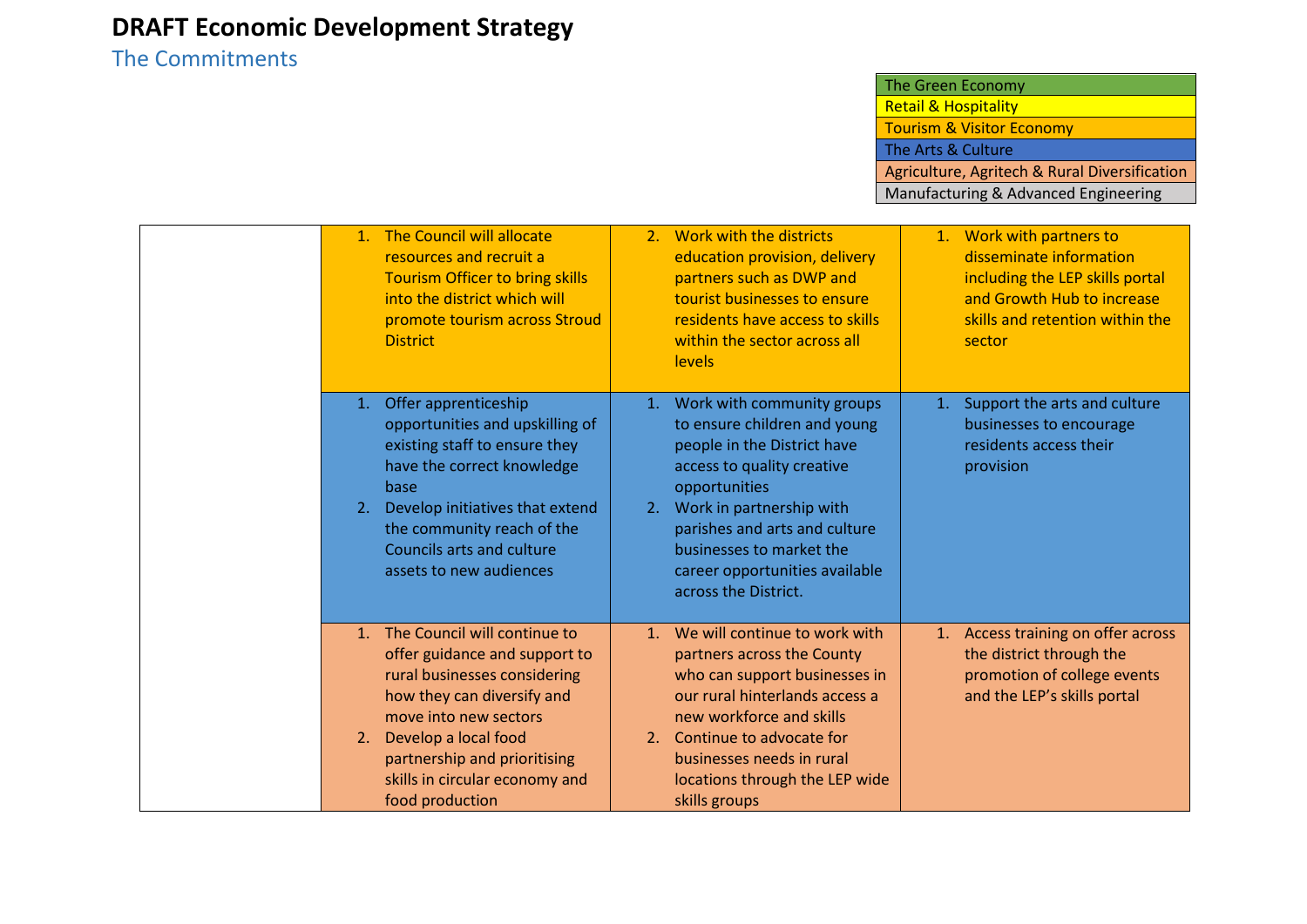### The Commitments

|                                                                 | Promote the higher skills<br>1.<br>requirements of the sector<br>through events, job fairs and<br>networking.                                                                                                                                                                                                                                                                                                                                                                                              | Work with education providers<br>1.<br>to increase uptake of courses<br>that encourages innovative<br>and prosperous ways of<br>working for the sector and<br>continues to see GVA<br>increases.                                                                                                                                                                                                                                                                                           | Take up apprenticeship<br>1.<br>opportunities at all levels in<br>the sector, ensuring the<br>Districts manufacturing an<br>advanced engineering<br>businesses have access to their<br>required skills                                                                                                                                                                                                                                                                         |
|-----------------------------------------------------------------|------------------------------------------------------------------------------------------------------------------------------------------------------------------------------------------------------------------------------------------------------------------------------------------------------------------------------------------------------------------------------------------------------------------------------------------------------------------------------------------------------------|--------------------------------------------------------------------------------------------------------------------------------------------------------------------------------------------------------------------------------------------------------------------------------------------------------------------------------------------------------------------------------------------------------------------------------------------------------------------------------------------|--------------------------------------------------------------------------------------------------------------------------------------------------------------------------------------------------------------------------------------------------------------------------------------------------------------------------------------------------------------------------------------------------------------------------------------------------------------------------------|
| Create advanced and<br>connected work spaces<br>and communities | Develop a waste reduction<br>1 <sub>1</sub><br>plan on Stroud District<br>Councils estate with enhanced<br>storage facilities and review<br>procurement policies to<br>deliver effective circular<br>economies<br>Deliver initiatives that enable<br>2.<br><b>Stroud District Council's</b><br>employees and visitors to use<br>sustainable and active<br>transport methods<br>3.<br>Require developers in the<br>District to build using net<br>carbon zero methods and use<br>innovative energy and heat | Develop opportunities for<br>1.<br>businesses and residents to<br>make improvements to their<br>connectivity that enable<br>greener methods of work<br>Develop and implement<br>2.<br>planning policies which ensure<br>new builds achieves a net zero<br>carbon standard and use a<br>communal low temperature<br>heating system<br>Promote initiatives to<br>3.<br>encourage increased public<br>transport to reduce the<br>Districts carbon footprint.<br>4. Support the Community Rail | Ensure the district's digital<br>1.<br>connectivity is effective, with<br>improved broadband and<br>phone network that supports<br>flexible working methods and<br>reducing the Districts carbon<br>footprint.<br>2. Access advice and local<br>expertise on good construction<br>practices when developing<br>proposals<br>3. Work with business groups to<br>share best practices amongst<br>local businesses, advocating<br>carbon neutral changes to<br>working practices. |
|                                                                 | systems                                                                                                                                                                                                                                                                                                                                                                                                                                                                                                    | Partnership and other<br>community groups to create                                                                                                                                                                                                                                                                                                                                                                                                                                        | Advocate to government to<br>4.<br>request carbon neutral                                                                                                                                                                                                                                                                                                                                                                                                                      |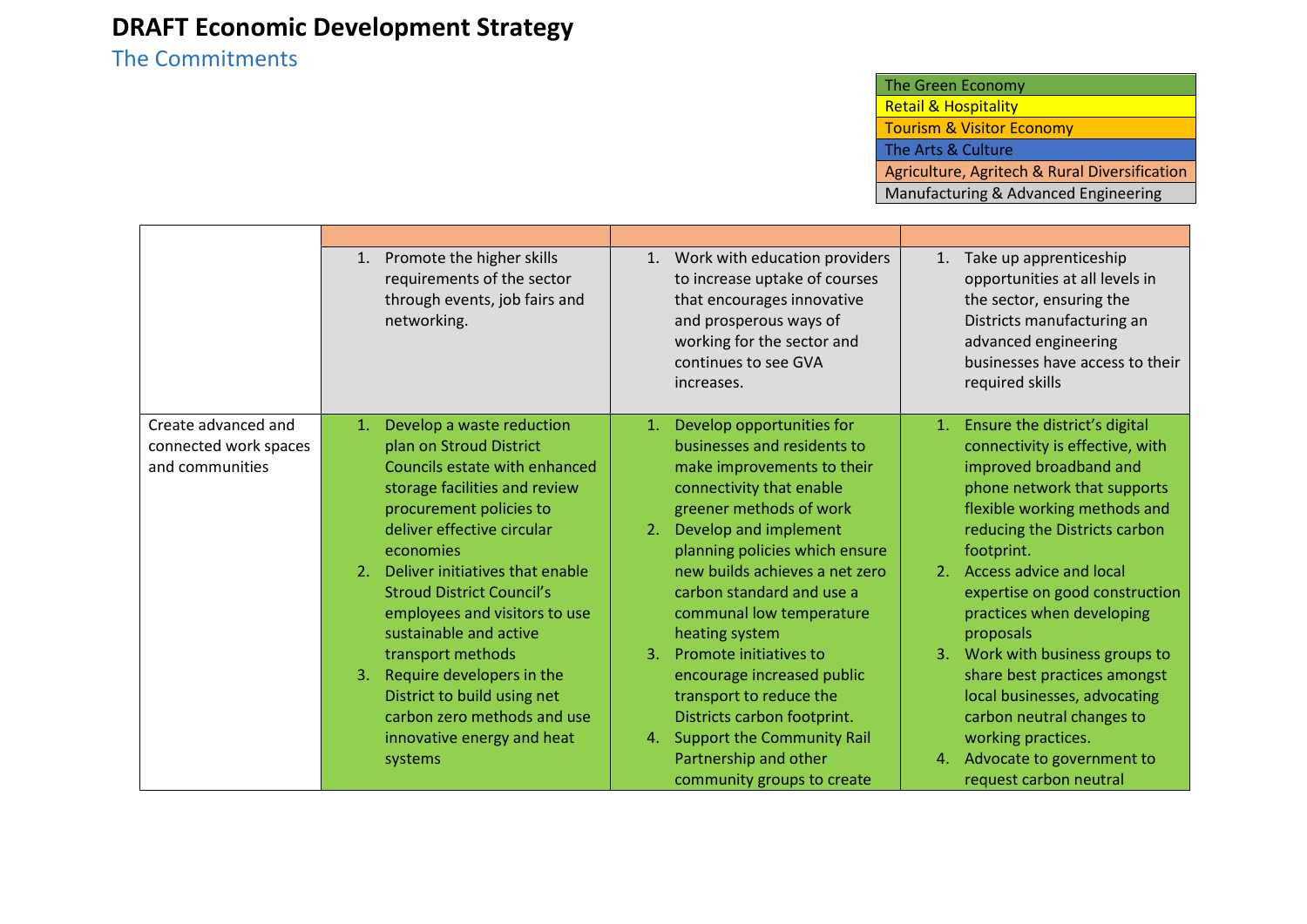### The Commitments

|                                                                                                                                     | better transport links and<br>access to workplaces                                                                                                                                                                                                                                                                                                        | methods are written into<br>national policy                                                                          |
|-------------------------------------------------------------------------------------------------------------------------------------|-----------------------------------------------------------------------------------------------------------------------------------------------------------------------------------------------------------------------------------------------------------------------------------------------------------------------------------------------------------|----------------------------------------------------------------------------------------------------------------------|
| 1. Create new procurement<br>policies that enable Council<br>owned food and beverage<br>businesses to utilise local<br>supply chain | 1. Continue to highlight the<br>needs of businesses to<br>partners to ensure all retail<br>and food and beverage outlets<br>have access to reliable and fast<br>internet connectivity, giving<br>them the chance to utilise<br>modern payment methods<br>2. Enable ancillary uses in<br>business parks through the<br><b>Councils Local Plan policies</b> | <b>Retail and Hospitality</b>                                                                                        |
| 1. Continue to progress the<br>restoration of Cotswolds<br>Canal, connecting<br>communities and increase<br>visitor spend           | 1. Work with partners to improve<br>digital connectivity in rural<br>locations, utilise marketing<br>tools such as QR codes and<br>virtual maps<br>2. Work with partners such as the<br><b>County Council to improve</b><br>signage to key visitor sites to<br>improve footfall to all locations                                                          | 1. Utilise effective marketing that<br>will encourage visitors to see<br>the District as a year round<br>destination |
| Review the Councils estate to<br>$\mathbf{1}$ .<br>find innovative ways to deliver                                                  | Work with partners such as the<br>1.<br><b>County Council and broadband</b>                                                                                                                                                                                                                                                                               | Develop the community hubs<br>1.<br>in a way that promotes arts                                                      |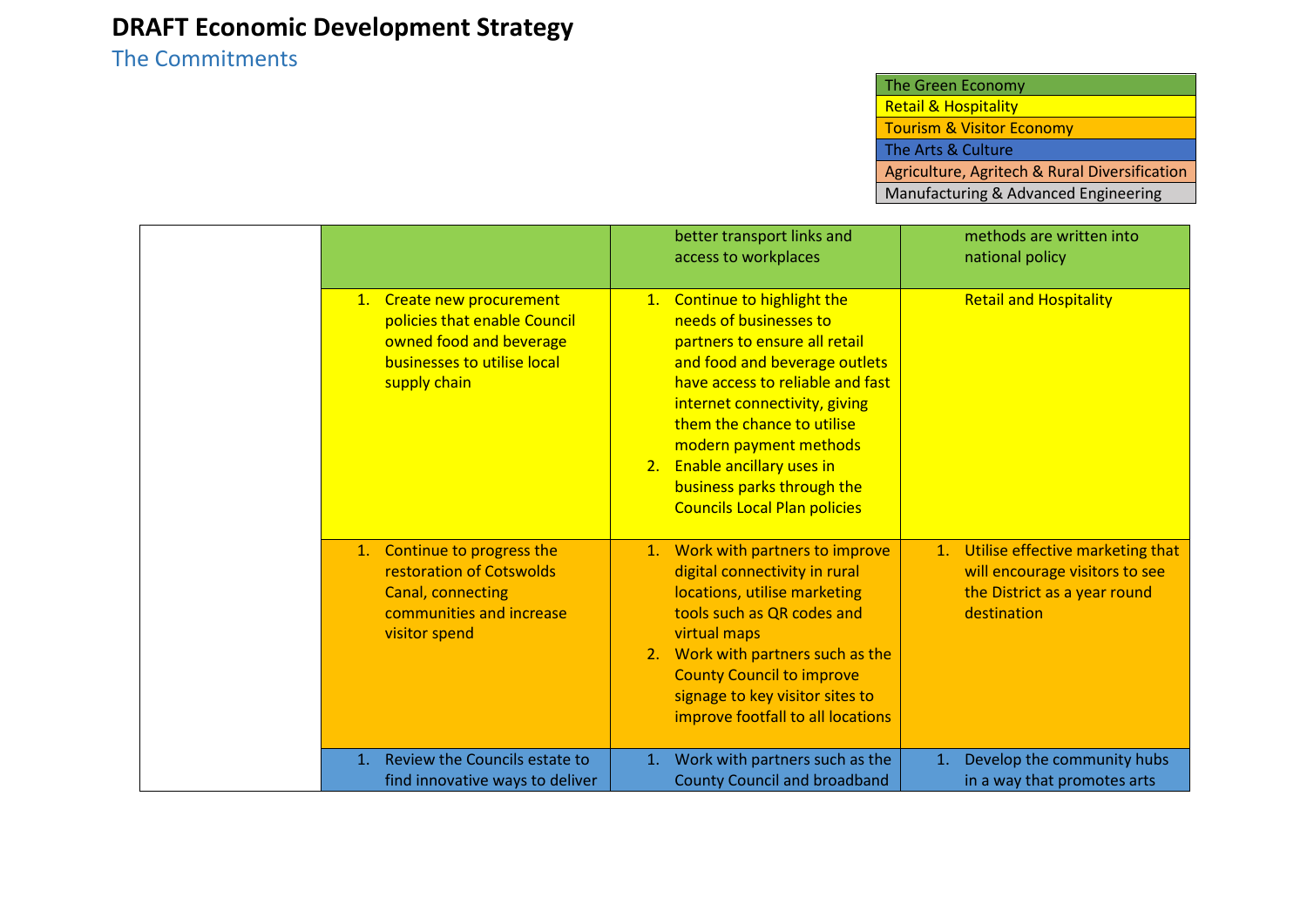### The Commitments

| fit for purpose commercial<br>space for our arts and culture<br>businesses                                                                                                                                                                          | providers to develop<br>opportunities for digital arts<br>showcases                                                                                                                                                          | and culture provision,<br>extending the reach and<br>opportunities within the<br><b>Districts</b>                                                                                                                                                                                                                                                                                                              |
|-----------------------------------------------------------------------------------------------------------------------------------------------------------------------------------------------------------------------------------------------------|------------------------------------------------------------------------------------------------------------------------------------------------------------------------------------------------------------------------------|----------------------------------------------------------------------------------------------------------------------------------------------------------------------------------------------------------------------------------------------------------------------------------------------------------------------------------------------------------------------------------------------------------------|
| 1. Continue to develop policies<br>that increase the connectivity<br>of our rural hinterlands, both<br>physically and digitally,<br>including the continued<br>improvements to the canal<br>corridor as an active<br>commuting route                | Work with public transport<br>1.<br>providers and the County<br>Council to develop better<br>access for our hinterland<br><b>locations</b>                                                                                   | Take up improved digital<br>1.<br>connectivity that will increase<br>the reliability of the service to<br>rural locations                                                                                                                                                                                                                                                                                      |
| Prioritise the marketing of<br>1.<br>Growth Hub activities for the<br>sector and increase the uptake<br>of support, particularly for our<br>small and medium business<br>base to ensure they capitalise<br>on opportunities currently<br>available. | Plan for new business parks to<br>1.<br>meet the needs of the sector<br>to be located in accessible<br>areas through Local Plan<br>policies, identifying and<br>delivering major employment<br>sites with key infrastructure | Support the sectors<br>1.<br>accessibility of a local supply<br>chain, encouraging a circular<br>economy and retain spend<br>within the District, evidencing<br>we are an innovative and a<br>forward thinking business<br>destination.<br>Take up support to attend<br>2.<br>trade shows through provision<br>provided by the GFirst LEP,<br>Growth Hub and local<br>government support such as<br><b>DIT</b> |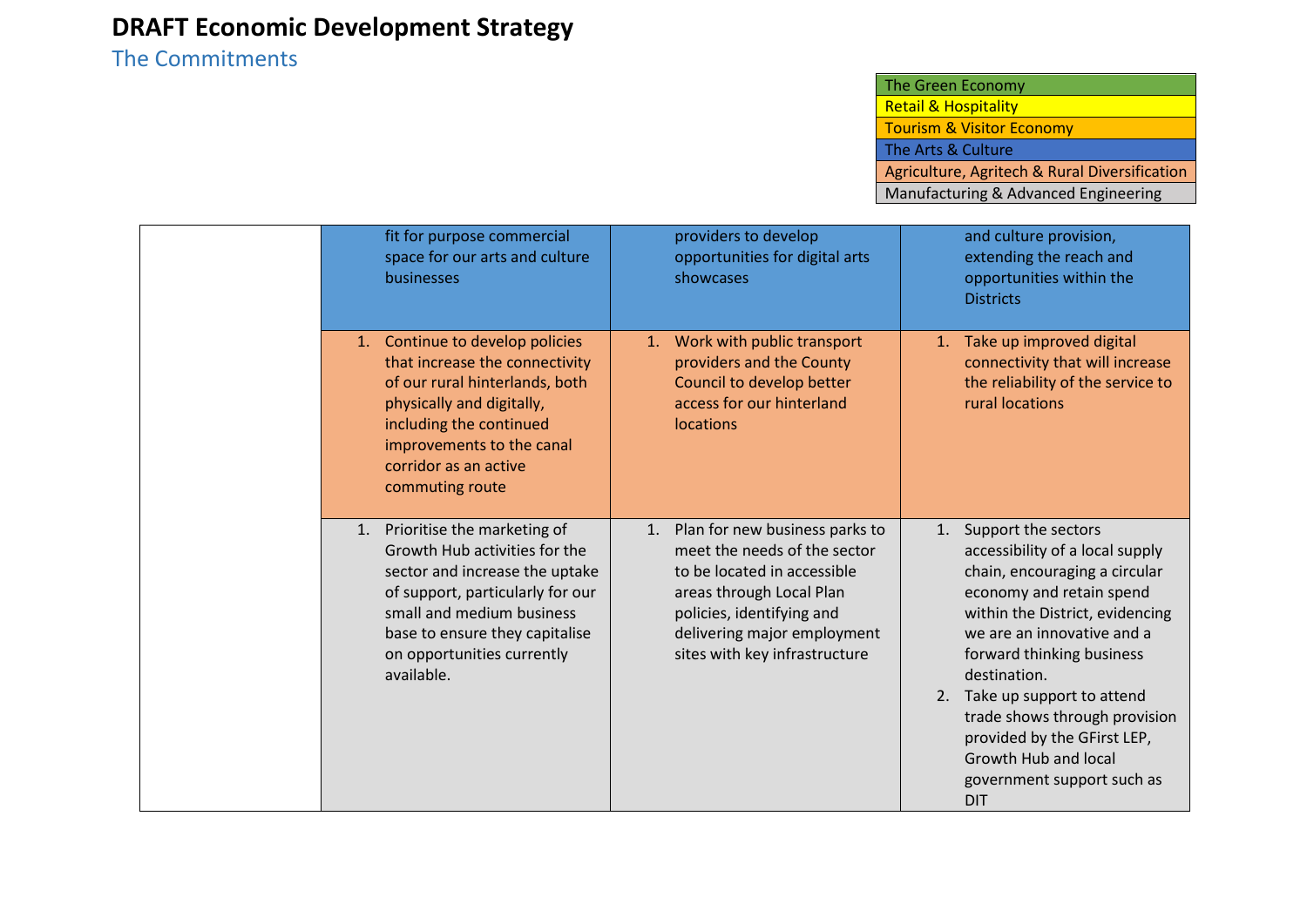## The Commitments

| The Green Economy                             |
|-----------------------------------------------|
| <b>Retail &amp; Hospitality</b>               |
| <b>Tourism &amp; Visitor Economy</b>          |
| The Arts & Culture                            |
| Agriculture, Agritech & Rural Diversification |
| Manufacturing & Advanced Engineering          |

|                                         |                                                                                                                                                                                                                                                                                                                                      |                                                                                                                                                                                                                                                                                                                                                                                                                                                                                                                                                                                     | & Engineering                                                                                                                                                                                                                                                                                                                                                                                                            |
|-----------------------------------------|--------------------------------------------------------------------------------------------------------------------------------------------------------------------------------------------------------------------------------------------------------------------------------------------------------------------------------------|-------------------------------------------------------------------------------------------------------------------------------------------------------------------------------------------------------------------------------------------------------------------------------------------------------------------------------------------------------------------------------------------------------------------------------------------------------------------------------------------------------------------------------------------------------------------------------------|--------------------------------------------------------------------------------------------------------------------------------------------------------------------------------------------------------------------------------------------------------------------------------------------------------------------------------------------------------------------------------------------------------------------------|
| Reduce carbon and<br>ecological impacts | <b>Ensure Stroud District estate</b><br>1.<br>are working towards becoming<br>green work places through the<br>use of and opportunities to<br>store green energy and retrofit<br>buildings<br>2. Create Council policies that<br>prioritise the natural<br>environment to ensure the<br>District is resilient and future-<br>proofed | Work in partnership with<br>1.<br>higher education provision to<br>improve the relationship<br>between the Districts<br>businesses and access to skills<br>through education campuses<br>2. Work with partners to<br>establish low carbon<br>community transport schemes<br>(street bicycle hire, e-bikes,<br>demand responsive schemes,<br>door to door delivery, hub<br>services)<br>3. Develop a good employer<br>charter that encourages green<br>working practices, positive<br>changes to businesses<br>ecological impact and<br>prioritises the use of a circular<br>economy | Promote good news and best<br>1.<br>practice of businesses within<br>the district utilising green<br>innovation to encourage other<br>businesses in the district to<br>consider transitioning to these<br>Care for the surrounding<br>2.<br>natural environment through<br>sequestration and green space<br>initiatives<br>3. Create additional EV charging<br>points with the support of<br>private and public partners |
|                                         | 1. Initiate a programme of<br>measures at Council owned<br>public parking facilities at retail<br>centres to support modal shift<br>to active travel and public<br>transport                                                                                                                                                         | 1. Improve the connectivity and<br>access of public transport<br>across Stroud Districts retail<br>centres and working with<br>partners to utilise green travel<br>methods                                                                                                                                                                                                                                                                                                                                                                                                          | 1. Support businesses to access<br>food standards in<br>environmental health and<br>understand how they can<br>reduce food waste                                                                                                                                                                                                                                                                                         |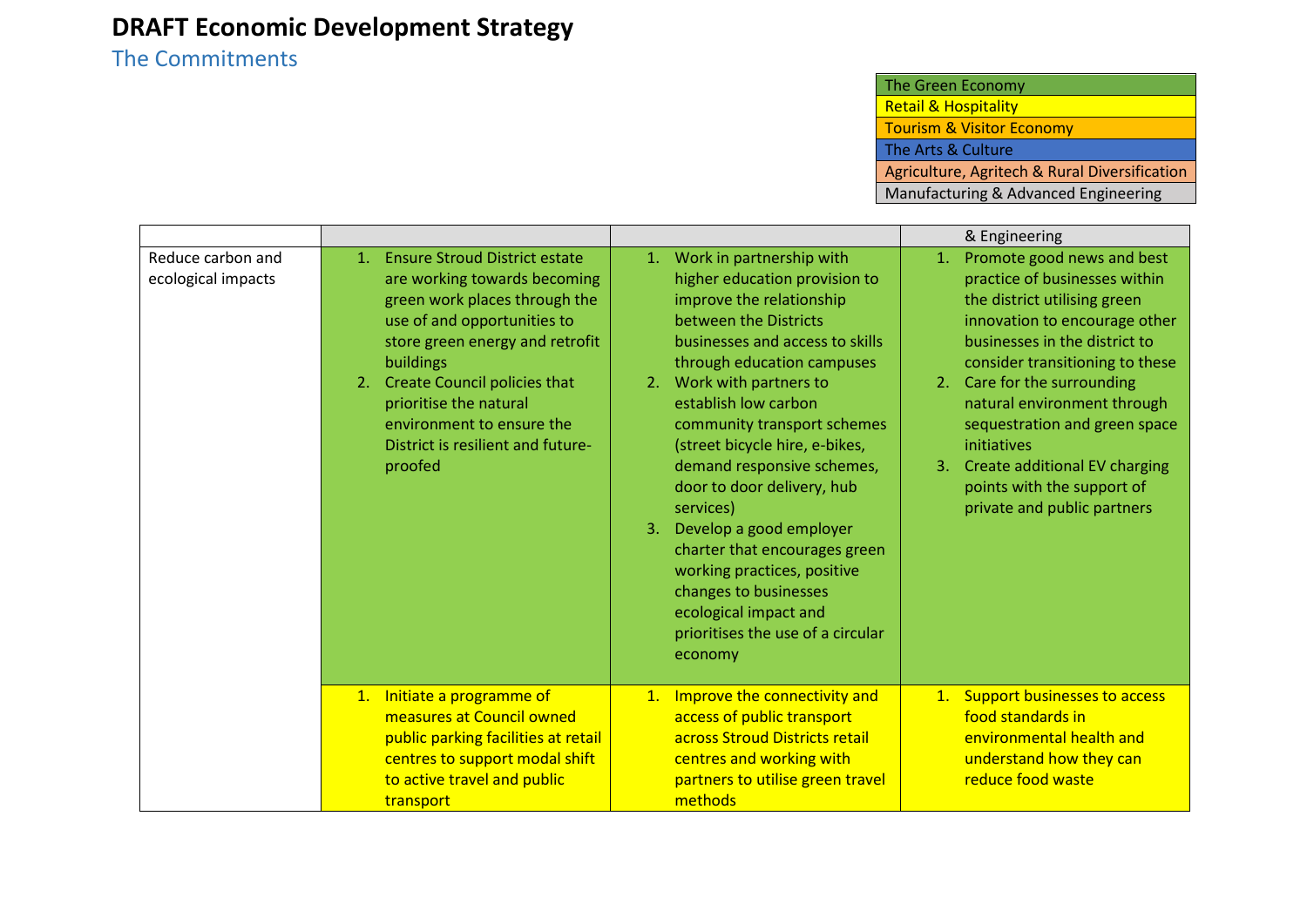## The Commitments

| The Green Economy                             |
|-----------------------------------------------|
| <b>Retail &amp; Hospitality</b>               |
| <b>Tourism &amp; Visitor Economy</b>          |
| The Arts & Culture                            |
| Agriculture, Agritech & Rural Diversification |
| Manufacturing & Advanced Engineering          |

|                                                                                                                                                                                                                                                                                                                                                           | 2. Enable the Districts hospitality<br>businesses to reduce their<br>ecological impact through<br>increased local supply chains<br>and improving their carbon<br>food print and consider how<br>they access community farms<br>and orchards.                                                 | <b>Encourage the Districts food</b><br>2.<br>and beverage and retail<br>businesses to utilise<br>sustainable delivery methods     |
|-----------------------------------------------------------------------------------------------------------------------------------------------------------------------------------------------------------------------------------------------------------------------------------------------------------------------------------------------------------|----------------------------------------------------------------------------------------------------------------------------------------------------------------------------------------------------------------------------------------------------------------------------------------------|-----------------------------------------------------------------------------------------------------------------------------------|
| 1. The Council will pilot<br>incentives which encourage<br>visiting and localised tourists<br>to access sustainable transport<br>methods to their destination,<br>such as the increased use of<br>the canal corridor<br>2. The Council will change the<br>management of our estate to<br>improve biodiversity and<br>sequestration of our green<br>spaces | 1. Create safe and accessible<br>active travel routes from<br>public transport hubs, creating<br>effective last mile routes to<br>tourism destinations<br>2. Work with partners to create a<br>local nature strategy that will<br>boost the Districts biodiversity<br>at visitor attractions | 1. Take up sustainable working<br>practices by promoting the<br>benefits and success stories of<br>businesses within the district |
| 1. All Council owned arts and<br>culture assets will become net<br>carbon zero and seek to make<br>biodiversity enhancements,<br>ensuring that the promotion of                                                                                                                                                                                           | Enable through working with<br>1.<br>the artistic and creative<br>sectors to raise levels of<br>engagement with the natural<br>world and raise the profile of<br>the climate and ecological                                                                                                  | 1.                                                                                                                                |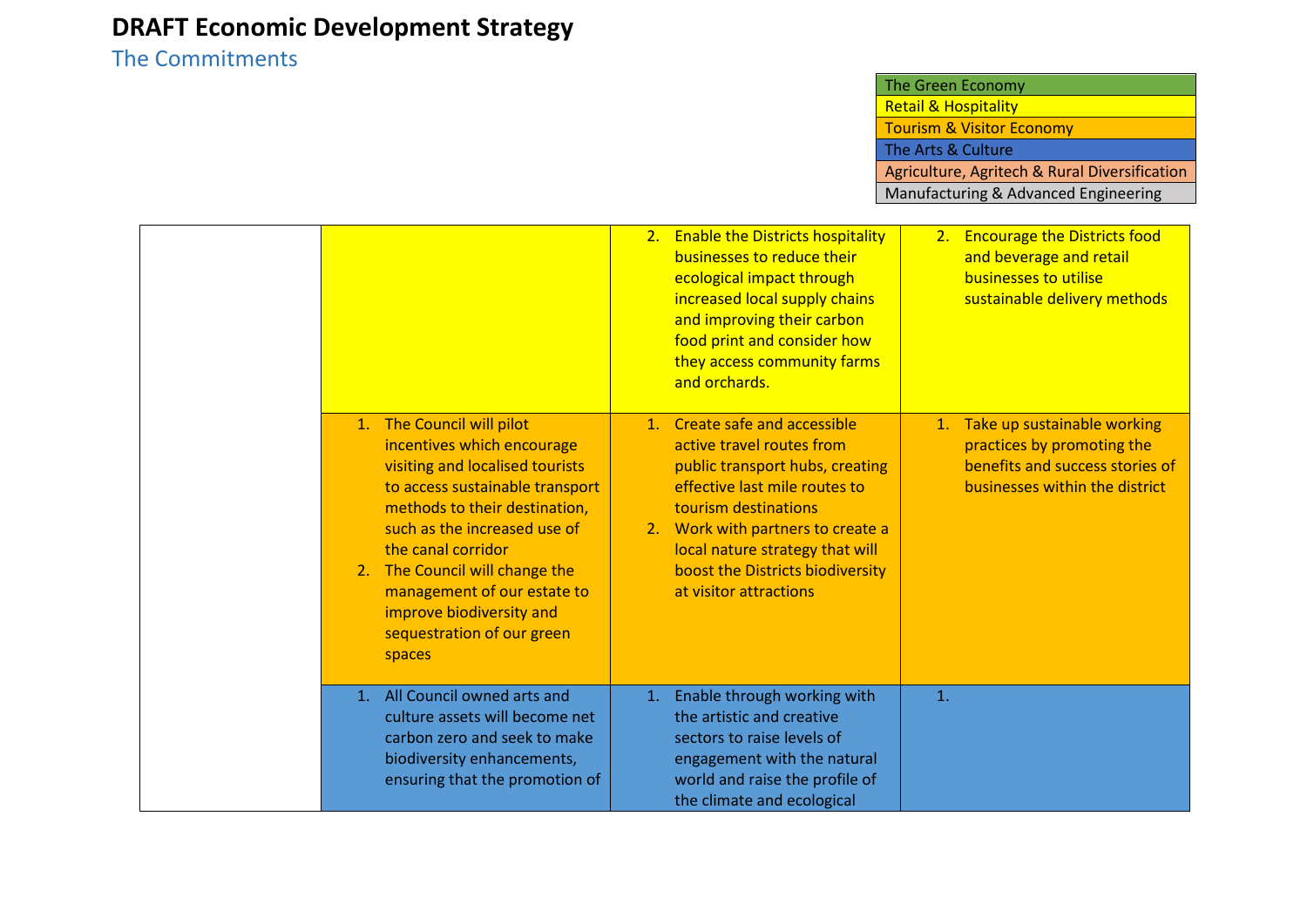### The Commitments

|                                              | sustainable ways of working is<br>done in a positive way                                                                                        | emergency to have a positive<br>impact                                                                                                                                                                                                                                                                                  |                                                                                                                                                                                                                                                                                    |
|----------------------------------------------|-------------------------------------------------------------------------------------------------------------------------------------------------|-------------------------------------------------------------------------------------------------------------------------------------------------------------------------------------------------------------------------------------------------------------------------------------------------------------------------|------------------------------------------------------------------------------------------------------------------------------------------------------------------------------------------------------------------------------------------------------------------------------------|
|                                              | Develop procurement policy<br>1.<br>and practices to support local<br>food production and local<br>supply chains                                | Promote the funding initiatives<br>1.<br>to businesses in rural locations<br>to make both sustainable<br>improvements and encourage<br>positive land use practices<br>such as tree planting, re-<br>wilding and natural flood<br>management to the Districts<br>eco-system to commercial<br>properties                  | Encourage businesses in rural<br>1.<br>locations to take up funding<br>initiatives and business<br>support that is available<br>through partners including<br>growth hubs to transition to<br>sustainable practices                                                                |
|                                              | Support procurement from<br>1.<br>local businesses within the<br>sector that can demonstrate<br>development of low carbon<br>goods and services | Explore agri-tech opportunities<br>1.<br>for businesses and how they<br>can be supported to create<br>carbon neutral farms with<br>improved access to technology<br>Develop and deliver planning<br>2.<br>policies for new development<br>achieves a net zero carbon<br>standard and utilise renewable<br>heat networks | Encourage the business base<br>to consider modern practices<br>that enable them to be<br>greener through higher energy<br>efficiency and low carbon<br>production. We will do this<br>through encouraging the shift<br>to net zero practices through<br>awards and accreditations. |
| Boost our market<br>towns and rural vitality | Retrofit and repurpose, where<br>1.<br>appropriate, Council owned                                                                               | Continue to work with<br>1.<br>transport bodies to develop                                                                                                                                                                                                                                                              | Work in partnership with<br>1.<br>transport bodies to reduce air                                                                                                                                                                                                                   |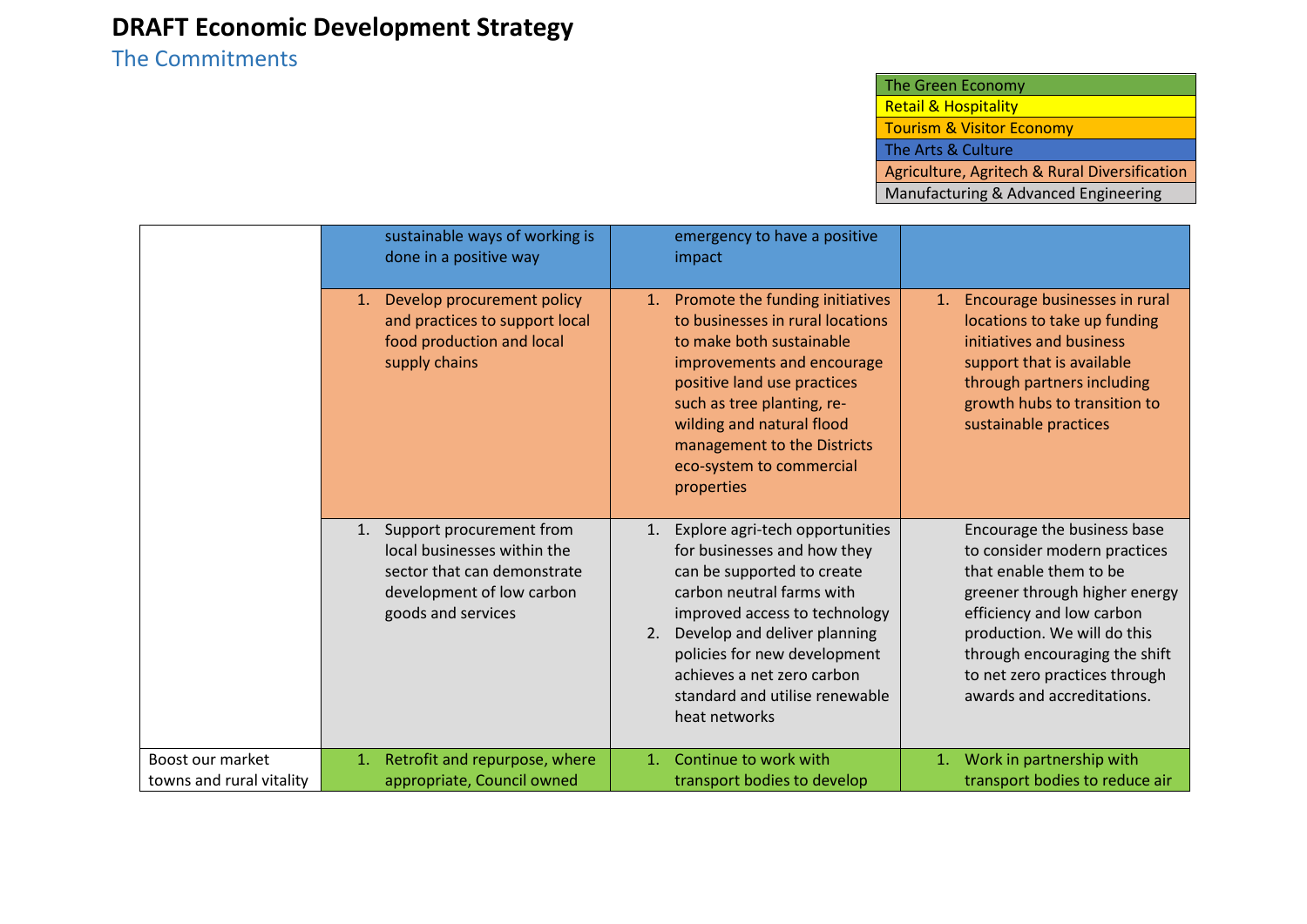## The Commitments

| The Green Economy                             |
|-----------------------------------------------|
| <b>Retail &amp; Hospitality</b>               |
| <b>Tourism &amp; Visitor Economy</b>          |
| The Arts & Culture                            |
| Agriculture, Agritech & Rural Diversification |
| Manufacturing & Advanced Engineering          |

| and public buildings to achieve<br>the Districts net carbon zero<br>target<br>2. Initiate a programme of<br>measures at Council owned<br>parking facilities to support<br>modal shift to active travel and<br>public transport and improve<br>access to EV charging points | better transport links that<br>improve services between<br>rural areas and local town<br>centres<br>Work with parish councils to<br>2.<br>develop and deliver a range of<br>opportunities that will<br>encourage improved access to<br>market towns                                                              | quality issues in relation to<br>transport<br>Encourage businesses in the<br>District to consider sustainable<br>and active last mile deliver<br>methods              |
|----------------------------------------------------------------------------------------------------------------------------------------------------------------------------------------------------------------------------------------------------------------------------|------------------------------------------------------------------------------------------------------------------------------------------------------------------------------------------------------------------------------------------------------------------------------------------------------------------|-----------------------------------------------------------------------------------------------------------------------------------------------------------------------|
| 1. Use Council land to support<br>the regeneration proposals<br>that will positively impact the<br>retail and the night time<br>economy                                                                                                                                    | 1. Look to new ways of working<br>within retail centres including<br>"bank hubs" and maximise the<br>opportunities for health hubs<br>that bring back essential<br>services for communities and<br>businesses alike                                                                                              | Develop an online presence for<br>1.<br>the Districts retail and<br>hospitality businesses by<br>disseminating best practice<br>and sharing social media<br>campaigns |
| 1. The Council will facilitate<br>better access to our market<br>town centres through<br>sustainable travel methods,<br>including the regenerating<br>canal corridor sites                                                                                                 | 1. Work in partnership with<br>stakeholders to better<br>promote the market towns as<br>a tourist destination, sharing<br>the positive experiences of<br>visitors and creating an<br>itinerary offer of events<br>2. The Council will successfully<br>apply for funding that will<br>support access improvements | Identify ways extend the<br>1.<br>season and rethink the<br>opportunities and visitor's<br>needs through the creation of<br>a micro tourism offer                     |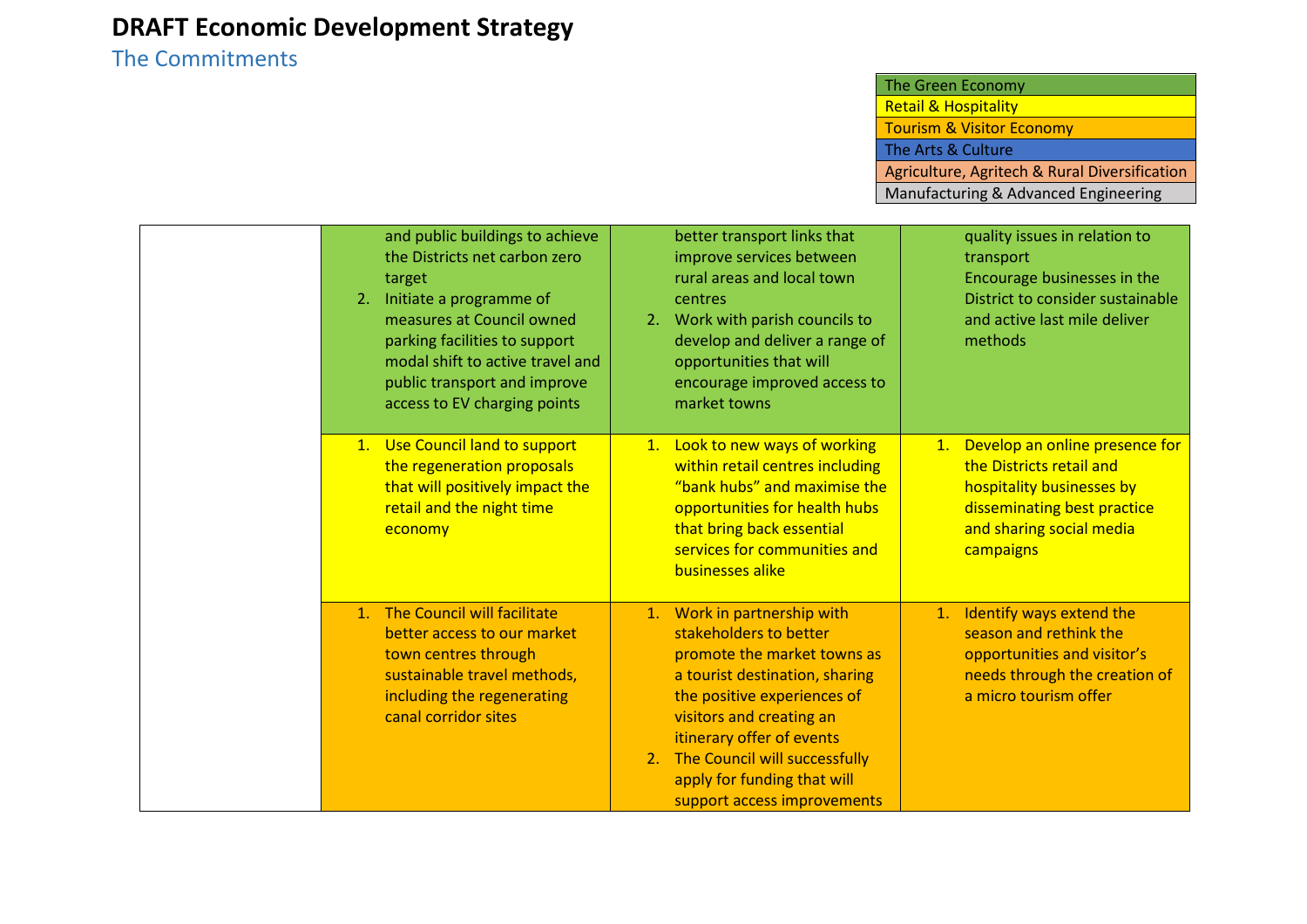### The Commitments

|    |                                                                                                                                                                                                                                    |    | for our rural and hinterland<br>rural attractions                                                                                                                                                                                                         |    |                                                                                                                                                        |
|----|------------------------------------------------------------------------------------------------------------------------------------------------------------------------------------------------------------------------------------|----|-----------------------------------------------------------------------------------------------------------------------------------------------------------------------------------------------------------------------------------------------------------|----|--------------------------------------------------------------------------------------------------------------------------------------------------------|
| 1. | Promote a programme of arts<br>and culture events and<br>festivals across the district that<br>will increase attendance and<br>economic impacts                                                                                    | 1. | Facilitation of market town<br>meetings and working with<br>partners to understand needs<br>through the creation of an<br>effective network that<br>establishes the unique needs<br>of each area                                                          |    | The Arts and Culture                                                                                                                                   |
|    | 1. The Council will employ a<br>dedicated resource to support<br>the market towns vitality and<br>connection to rural hinterland,<br>seeking to support recovery<br>through the delivery of unique<br>initiatives to each location | 1. | Develop and deliver Local Plan<br>policies that will enable rural<br>diversification                                                                                                                                                                      | 1. | Access and spend at local food<br>markets where the districts<br>businesses bring produce to<br>market and encourage visitors<br>to engage in the town |
|    | 1. Investigate the opportunity for<br>delivering start up units and<br>shared working space for<br>manufacturing and advanced<br>engineering businesses,<br>reducing their barriers to<br>market                                   |    | 1. Work with partners, from the<br>private and public sectors to<br>ensure advanced engineering<br>and manufacturing businesses<br>are well connected and are<br>confident working from our<br>rural locations with excellent<br>access to business parks | 1. | Invest in our well connected<br>rural locations through<br>effective marketing of the<br>Districts hinterlands                                         |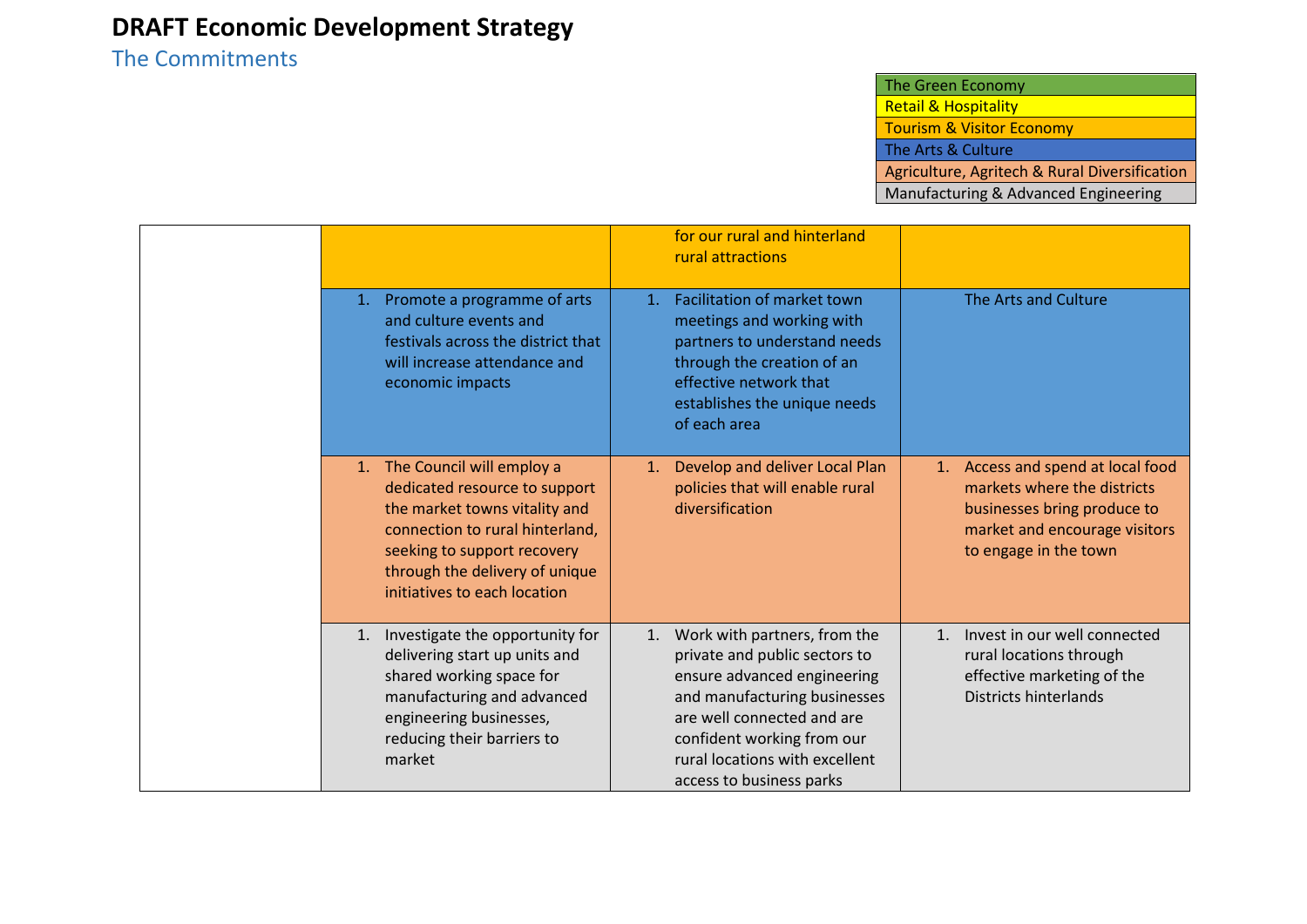### The Commitments

|                                                        | Identify potential site<br>2.<br>opportunities that meet the<br>needs for businesses by<br>delivering a holistic, one stop<br>shop support system for<br>businesses through the Council                                                                                                                                                                                                                |                                                                                                                                                                                                                                                                                                                                                                                                                           |                                                                                                                                                             |
|--------------------------------------------------------|--------------------------------------------------------------------------------------------------------------------------------------------------------------------------------------------------------------------------------------------------------------------------------------------------------------------------------------------------------------------------------------------------------|---------------------------------------------------------------------------------------------------------------------------------------------------------------------------------------------------------------------------------------------------------------------------------------------------------------------------------------------------------------------------------------------------------------------------|-------------------------------------------------------------------------------------------------------------------------------------------------------------|
| Support inward<br>investment into the<br>local economy | 1. Continue to focus on how<br><b>Stroud District Council develop</b><br>sites and attract new, green<br>businesses to the area<br><b>Market Stroud District</b><br>2.<br>effectively as a green location<br>through all available streams<br>Use the Councils estate as an<br>3.<br>exemplar of best practice to<br>become the greenest District<br>in the Country and attract<br>potential investors | 1. Work to transport bodies to<br>create safe and accessible<br>active travel routes from<br>public transport hubs,<br>developing effective last mile<br>routes to key destinations<br>2. Enable businesses in the<br>District to access private sector<br>investment through effective<br>marketing of the Districts<br>assets including our<br>sustainable transport links,<br>digital connectivity and green<br>skills | Encourage the creation of<br>1.<br>localised supply chains within<br>the District to attract new<br>businesses into the area                                |
|                                                        | 1. Continue to deliver support for<br>the food and farmers markets<br>through use of the land and<br>effective marketing                                                                                                                                                                                                                                                                               | 1. Support retail and hospitality<br>businesses access sector<br>specific support through key<br>organisations such as the<br><b>Growth Hub</b>                                                                                                                                                                                                                                                                           | 1. Encourage our retail and<br>hospitality businesses to better<br>promote their offers with<br>access to increased skills of<br>effective online marketing |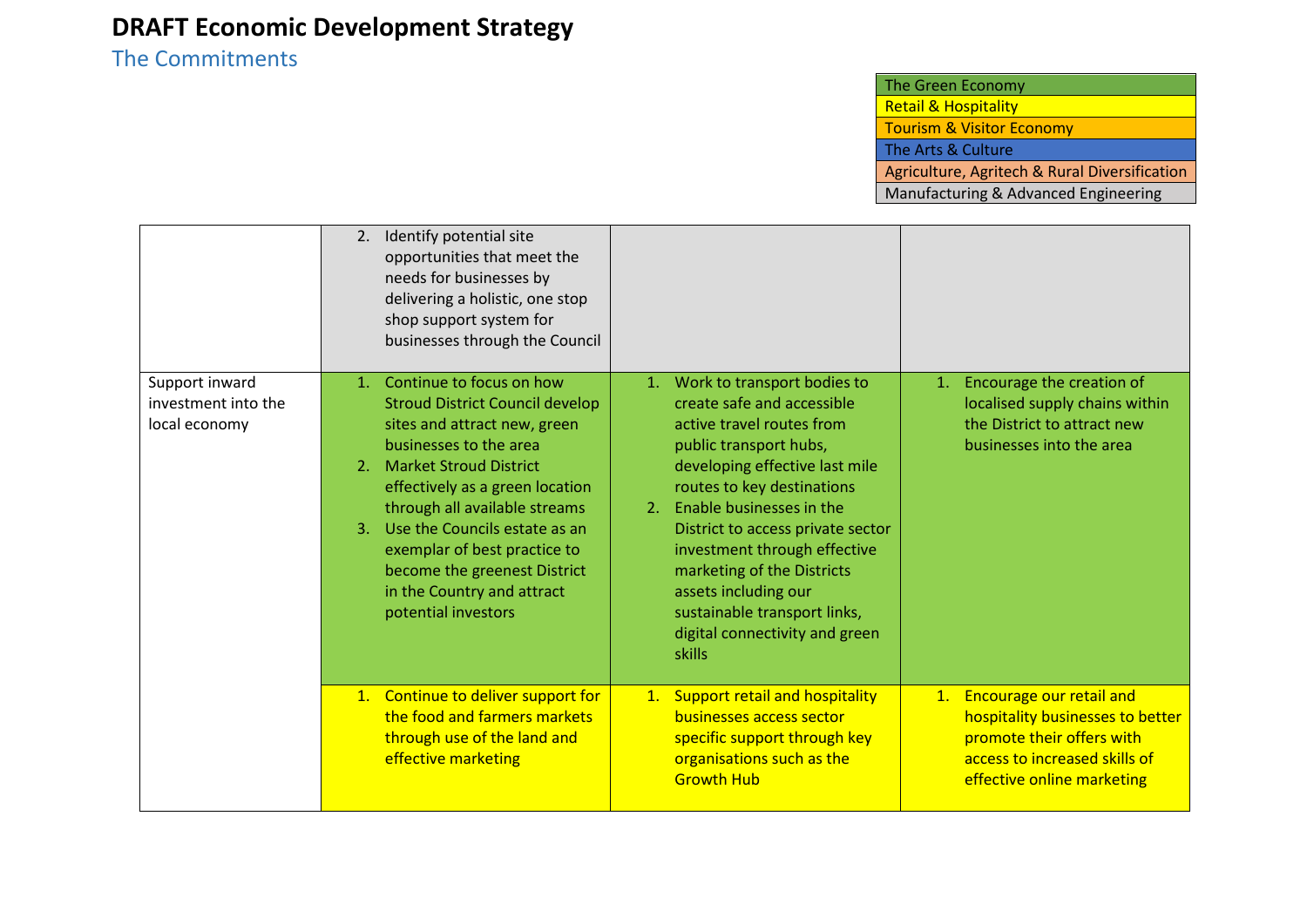### The Commitments

|                                                                                                                                                                                                    | 2. Support the retail and<br>hospitality businesses in the<br>District through promotion of<br>their services                                                                                         |                                                                                                                                                                                                                    |
|----------------------------------------------------------------------------------------------------------------------------------------------------------------------------------------------------|-------------------------------------------------------------------------------------------------------------------------------------------------------------------------------------------------------|--------------------------------------------------------------------------------------------------------------------------------------------------------------------------------------------------------------------|
| 1. Promote the Council's and<br>districts assets through<br>branded campaigns, both in<br>partnership with Destination<br><b>Management Organisations</b><br>and as Stroud District Council        | 1. Work with neighbouring<br>authorities and Destination<br><b>Management Organisations to</b><br>create and coordinate<br>accessible tourism information                                             | <b>Encourage businesses to better</b><br>1.<br>promote themselves and<br>increase the visibility of their<br>businesses online including<br>taking up support through<br>partner and business support<br>channels  |
| <b>Continue the Canal Corridor</b><br>regeneration project, seeking<br>to encourage visitors and<br>localised tourists to access the<br>canal as a key area of interest<br>and as a mode of travel | Continue to work with<br>1.<br>partners to develop effective<br>marketing material that enable<br>inward investment from the<br>private sector                                                        | Take up opportunities of<br>1.<br>funding through the<br>Department of Culture, Media<br>and Sport and the Arts Council<br>to deliver new programmes of<br>work and increase the positive<br>impacts of the sector |
| 1. Promote best practice through<br>our local food and drink<br>production that will support to<br>identify the District as a<br>preferred place to do business                                    | 1. Promote available Agri-tech<br>courses at Higher and Further<br><b>Education facilities to enable</b><br>our businesses access<br>development opportunities<br>that offer improved<br>productivity | Encourage new ways of<br>1.<br>working and attendance of<br>exhibitions for rural business<br>owners to alter their work<br>practices to ways that support<br>inward investment                                    |